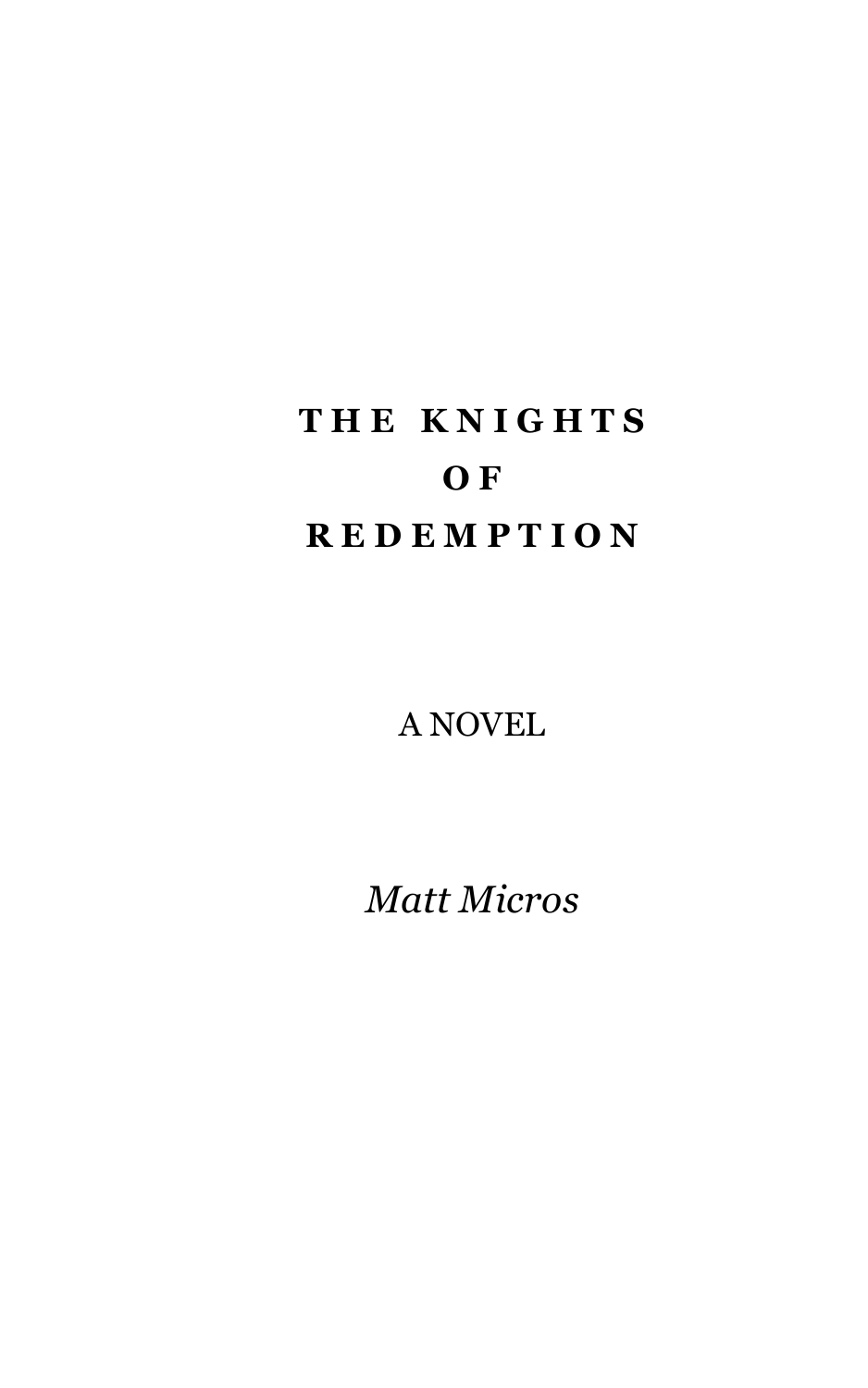*For my family and friends…*

Copyright © 2014 Matt Micros All rights reserved. ISBN-10: 0615962203 ISBN-13: 978-0615962207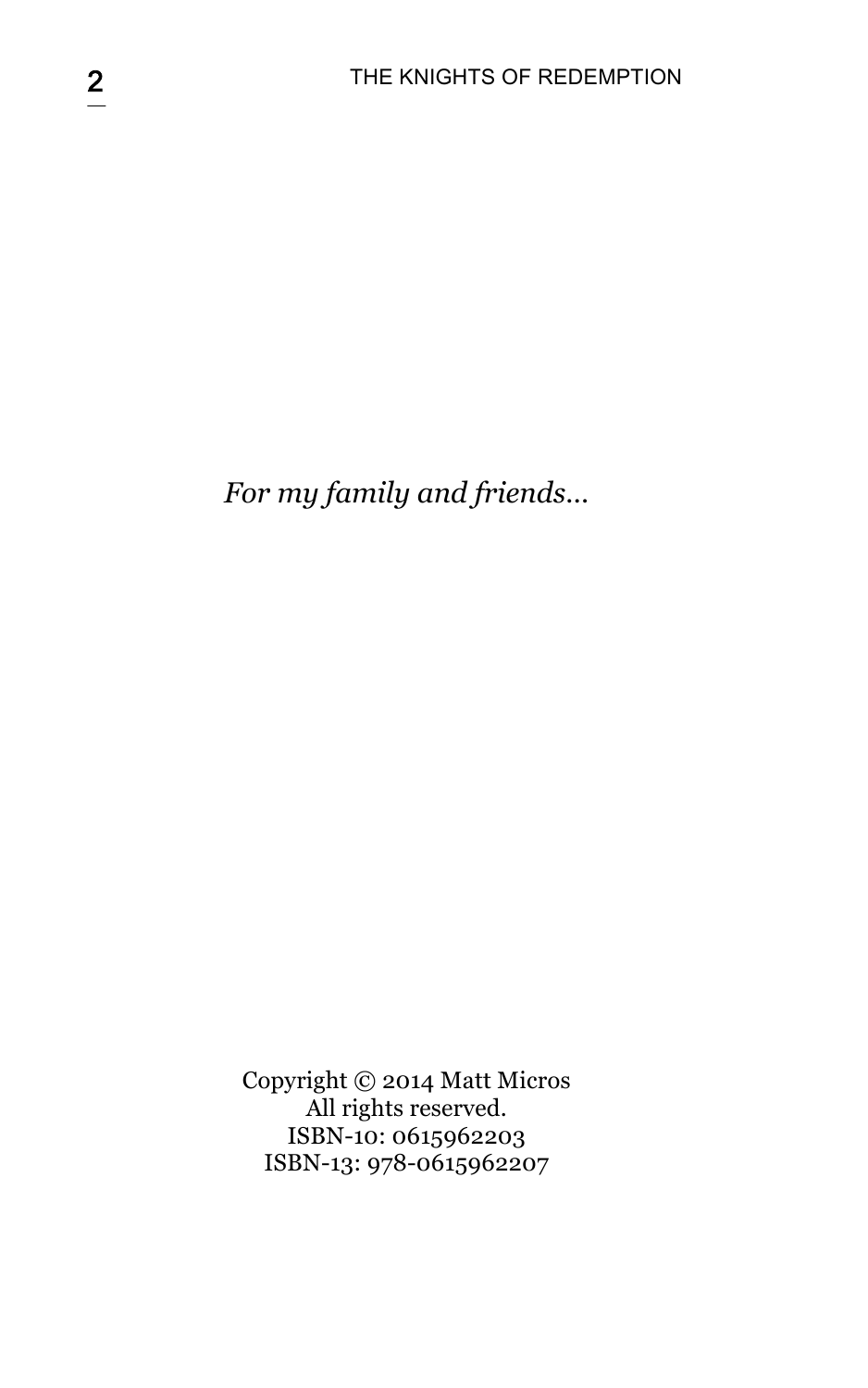### *TABLE OF CONTENTS*

| I.          | henry whitman             | 7   |
|-------------|---------------------------|-----|
| П.          | rogers conner             | 22  |
| Ш.          | hector rodriguez          | 31  |
| IV.         | matt o'malley             | 36  |
| V.          | mo falls                  | 41  |
| VI.         | the breakfast club        | 45  |
| VII.        | the knights of redemption | 66  |
| VIII.       | delaney                   | 79  |
| IX.         | mr. baseball              | 88  |
| $X_{\cdot}$ | the mexican lawyer        | 95  |
| XI.         | another life              | 101 |
| XII.        | thomas conner             | 111 |
| XIII.       | redemption                | 117 |
| XIV.        | an extraordinary life     | 123 |
| XV.         | a lesson well learned     | 129 |
| XVI.        | a life replaced           | 138 |
| XVII.       | opening day               | 144 |
| XVIII.      | epilogue                  | 150 |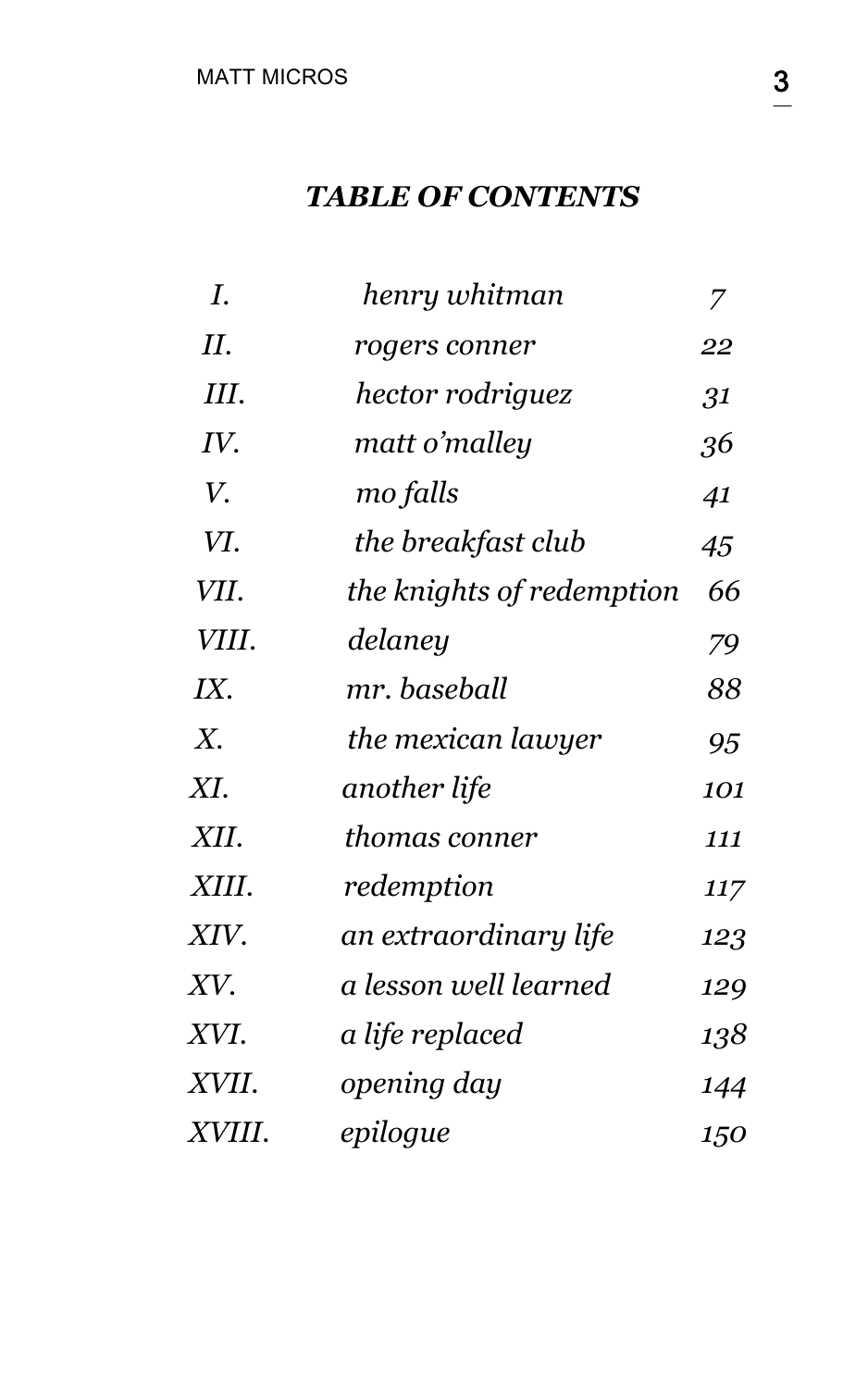## **THE KNIGHTS OF REDEMPTION**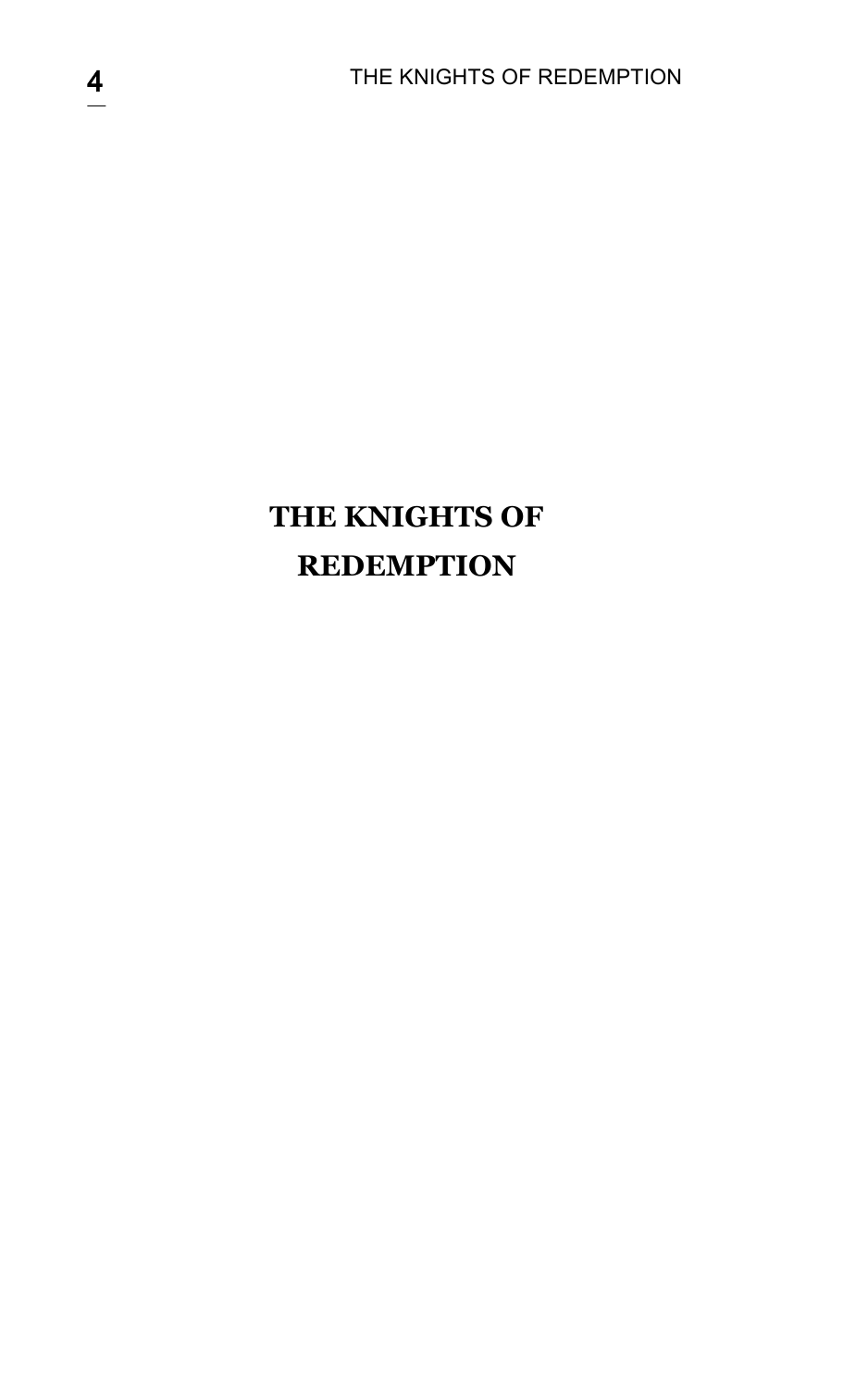*We are all Knights of Redemption. Each possessing the power to listen, learn, teach and inspire…*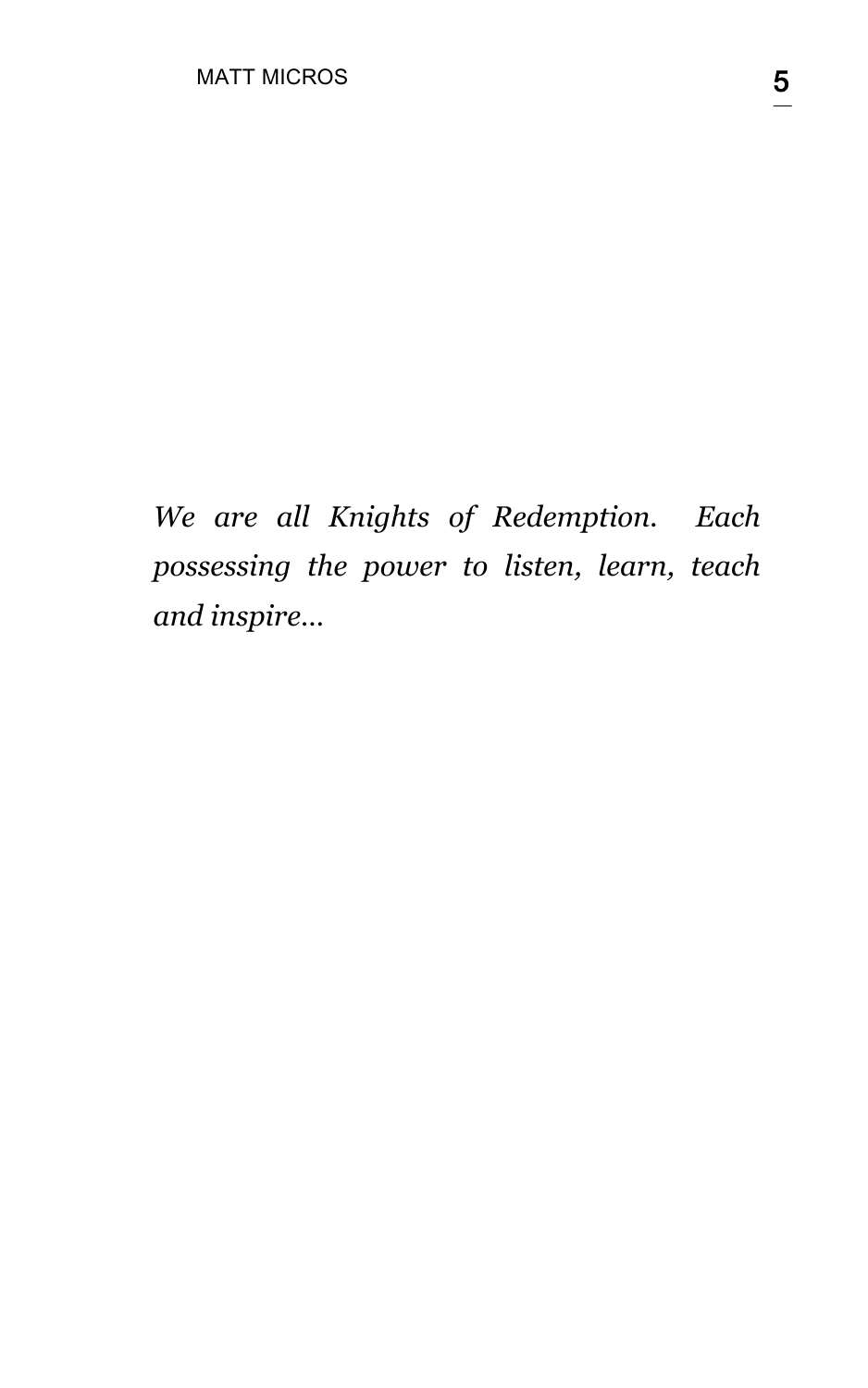# This book is a work of fiction. No part of the contents relate to any real person or persons living or dead. No events depicted actually happened or are implied to have happened.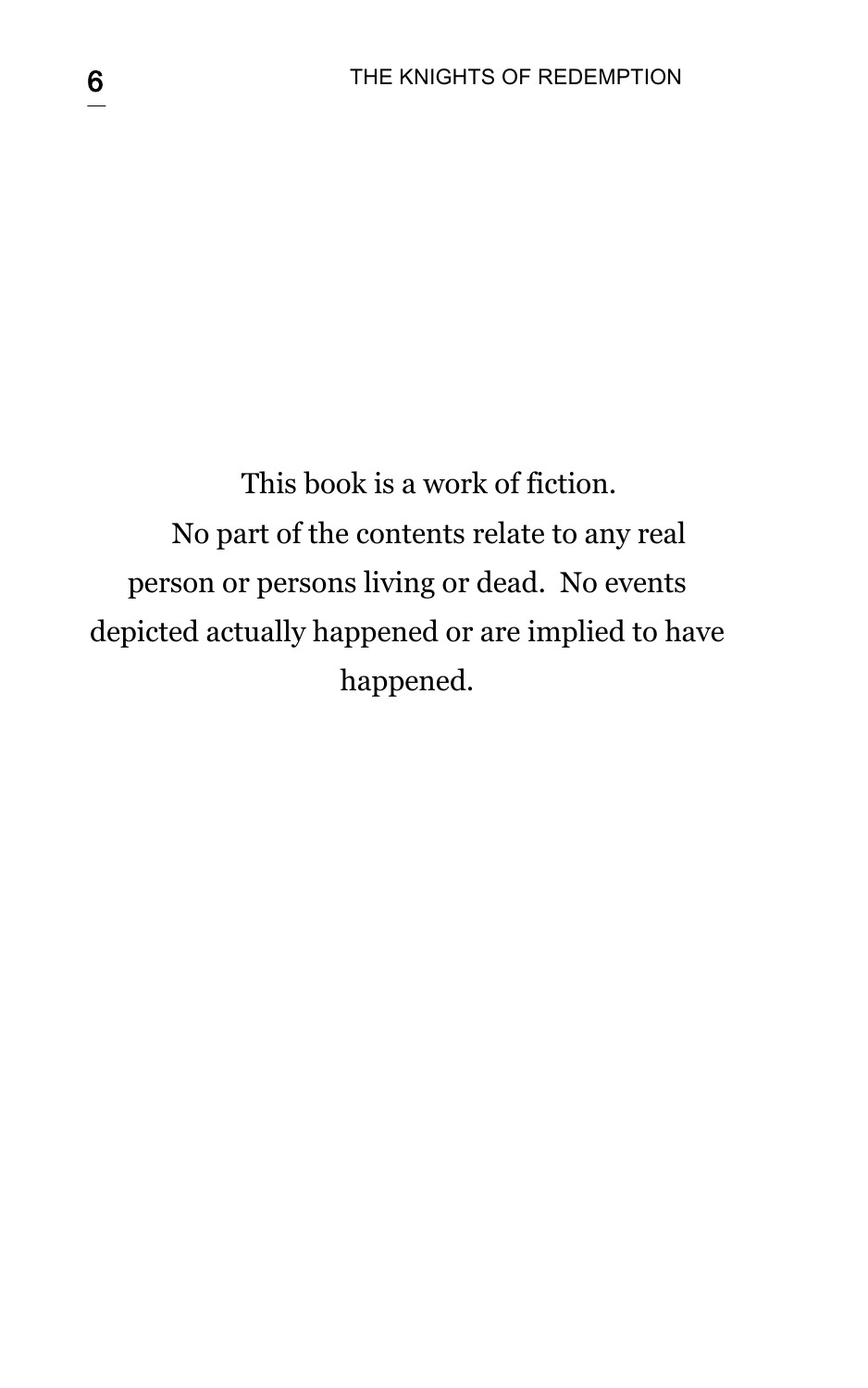## **I.** *henry whitman*

What if everyone's life was judged solely by the worst thing they had ever done? World leaders would no longer be judged by a successful economy or their social programs, but rather, for inappropriate advances on underpaid interns. Professional athletes wouldn't be heroes for hitting 50 home runs or throwing 40 touchdowns in a season, but for refusing to sign an autograph for a ten year old boy in a wheelchair.

Long before he became President of one of the most prestigious universities in the country, Henry Whitman was a five year old boy who wrestled his hand from his father's grasp and chased someone two city blocks just to give the man a quarter he had dropped.

When he was ten, he set up a lemonade stand on a street corner with a sign that told customers *exactly* how much each glass had cost him to make, because he didn't want them to feel as though he was unfairly marking the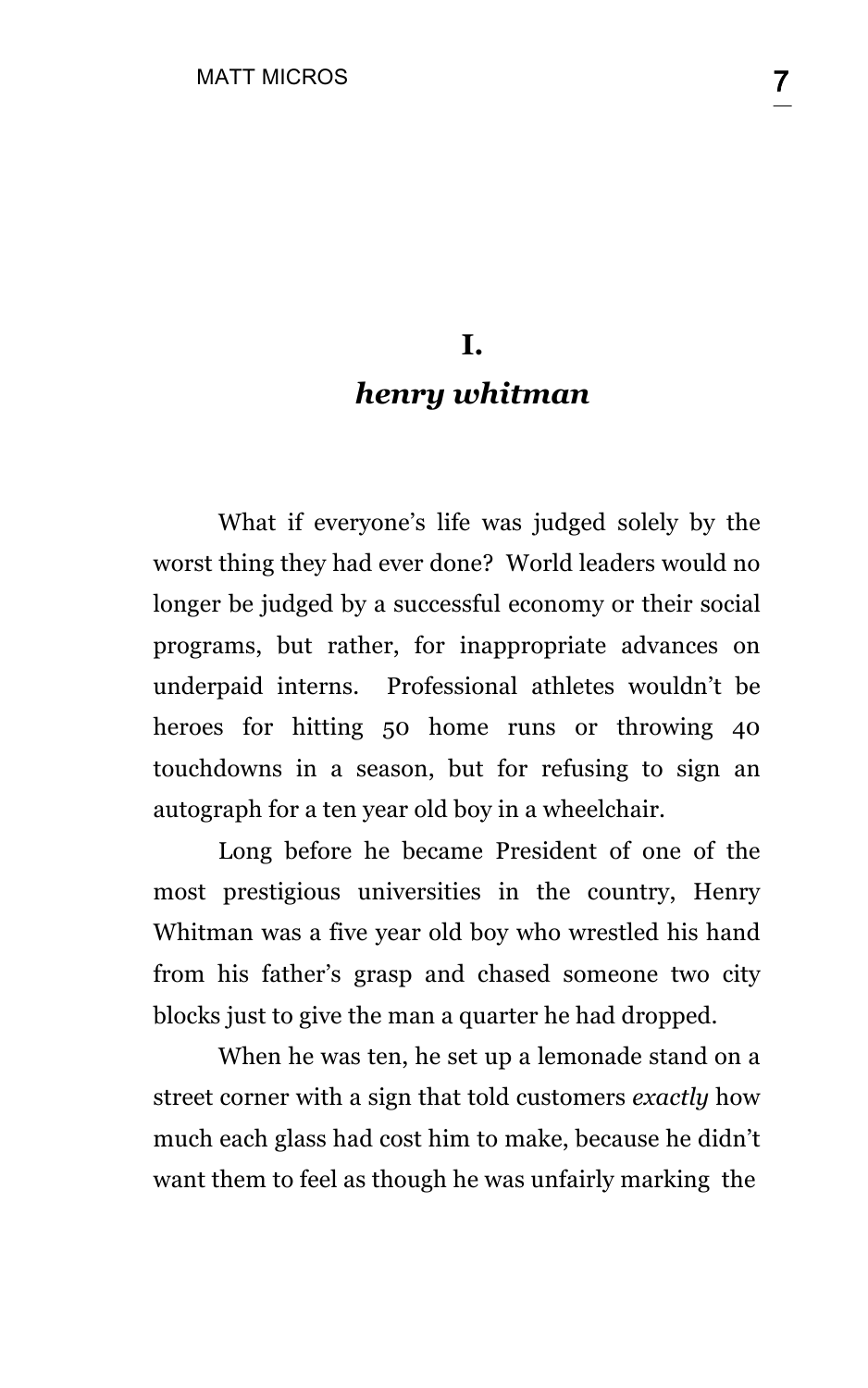prices up. When he was a senior in high school and was asked to the Sadie Hawkins Spring Fling by two girls one of them, a sweet, but not entirely attractive oboe player in the band; the other, the captain of the cheerleading squad and a future Miss Connecticut—he went with the oboe player because she had asked him first.

And when his hard working father couldn't afford to send him to college on his factory worker's hourly wage, Henry put himself through by working two jobs and commuting from home to keep the costs down. Once he finally completed his schooling and began bringing home a steady paycheck—it took him nearly ten years to do it--he gave nearly half of it each pay period to his parents because he was grateful they had allowed him to live at home the entire time. He lived by the words of Mark Twain. *"Always do right. It will gratify some people, and astonish the rest."* In fact, it would not be a stretch to say that Henry Whitman made the correct moral and ethical decision in his life every single time- except the one that mattered most.

Henry's first job was as a professor of English at a small, but well-known liberal arts college in Boston. His students loved his classes for he taught them not only an appreciation of literature, but also the crucial life skills of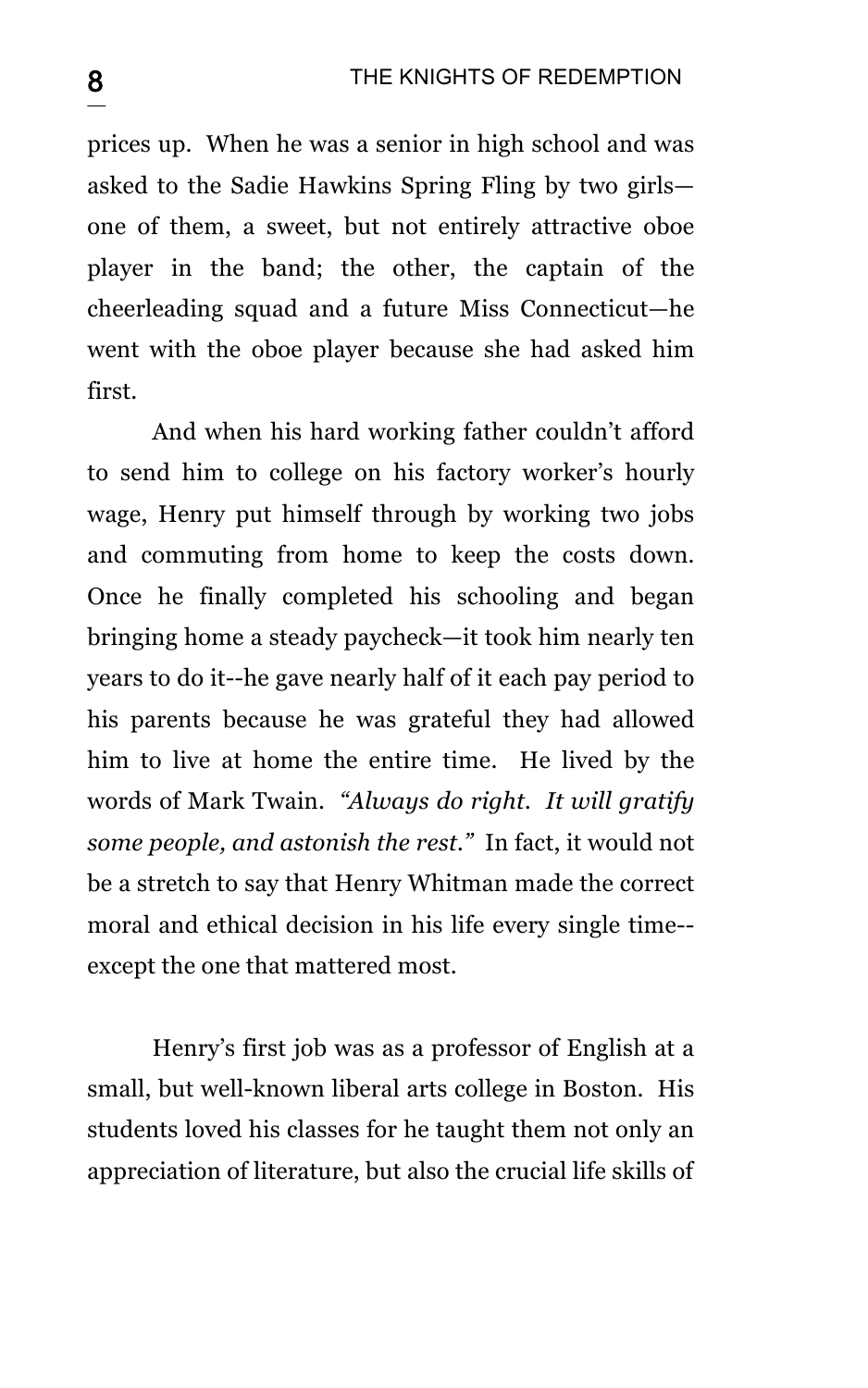writing and communication. And he did so with an enthusiasm that couldn't possibly have been disingenuous. When they studied Mark Twain, he came to class dressed at Twain. When they studied Fitzgerald, he threw Roaring 20's parties at his house for the entire class and even a few that weren't in it. If students had a problem, whether it be socially, financially or ethically, he was the moral compass they sought out. Which is what made it that much more difficult for them when he was offered to head up the department, and his teaching load was cut in half. He was forced to teach fewer students and had less free time as well. Eventually, he was offered the equivalent position at an even more prestigious college, but when he refused to leave until his current employer had found a suitable replacement for him, he lost out on the other position.

Henry first met his wife at a coffee shop, when he eyed her reading an obscure novel by a long passed away author he admired. He was nearly 40 at the time and said he knew she would be the woman he would marry the moment she peered up at him over the book, her blue eyes looking even larger through a pair of horned rimmed reading glasses. She taught high school freshman English in Watertown, just outside of Boston, but when Henry's parents both grew ill at the same time,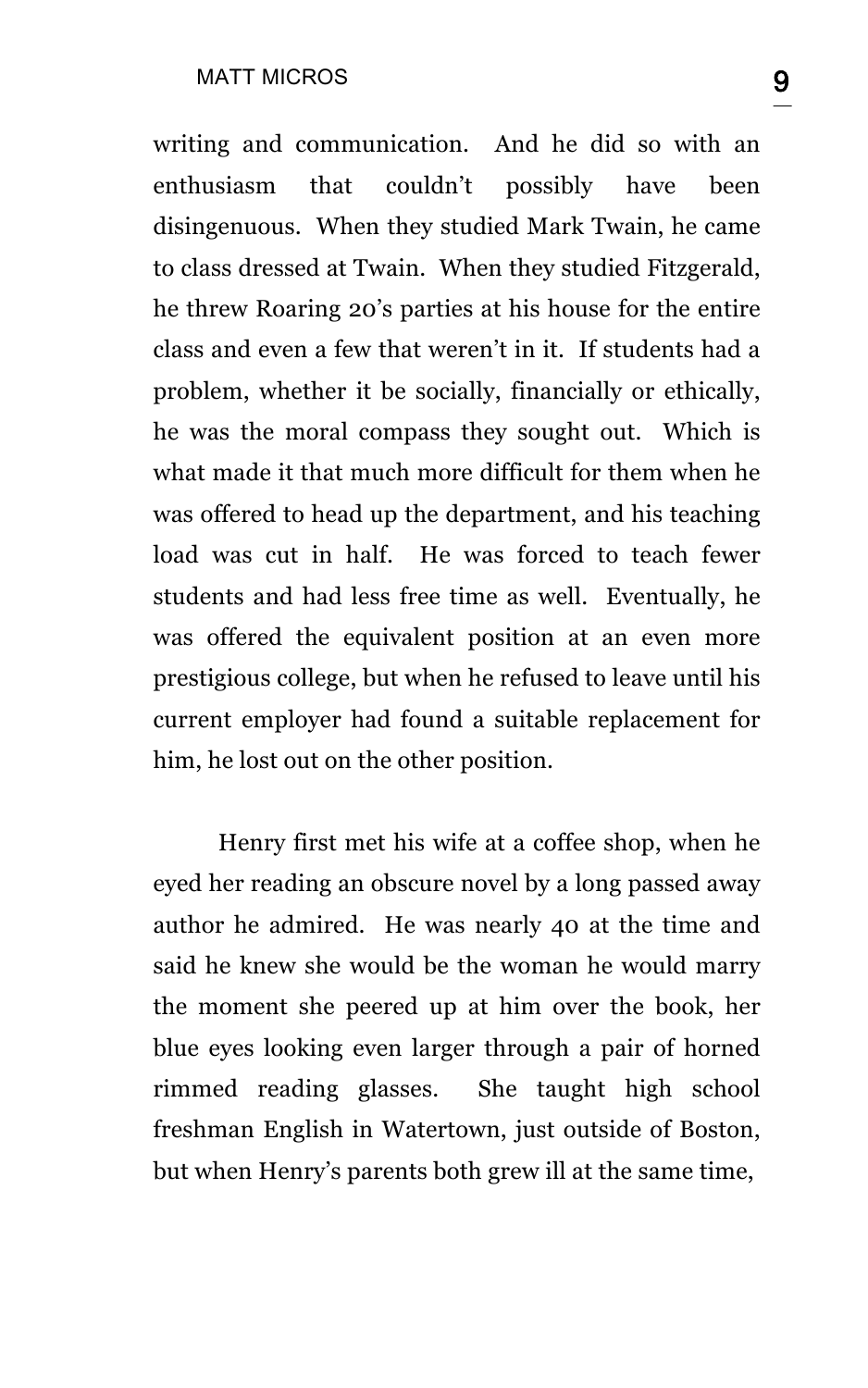he and his wife moved to Connecticut to take care of them and begin a family of their own.

Both had to make sacrifices to do so. Bernadette accepted the only position available to her—a remedial teaching position at a middle school; a job that caused her to literally count down the days to each vacation and the end of the school year. Middle school students were monsters, filled with energy, hormones and a lack of filters that resulted in some of the most outrageous comments coming from their mouths. Her job was living proof that no good deed went unpunished.

Henry fared quite a bit better due to his background and was offered the position of Head of School at Choate. Five years later, he decided he missed being in the classroom and accepted a full-time professorship at nearby Yale. But even though his love was teaching, he kept getting pulled into administration and two months into the school year, he assumed the Department Chair position on an interim basis when the Chair had a stroke. A year later, Henry had the interim tag removed, three years after that, he became the Vice President of Academic Affairs, and five years after that, at age 62, he became President of the University.

He and his wife had two beautiful and wellbehaved teenagers (an oxymoron if ever there was one), a nice house in the suburbs, and enough money to live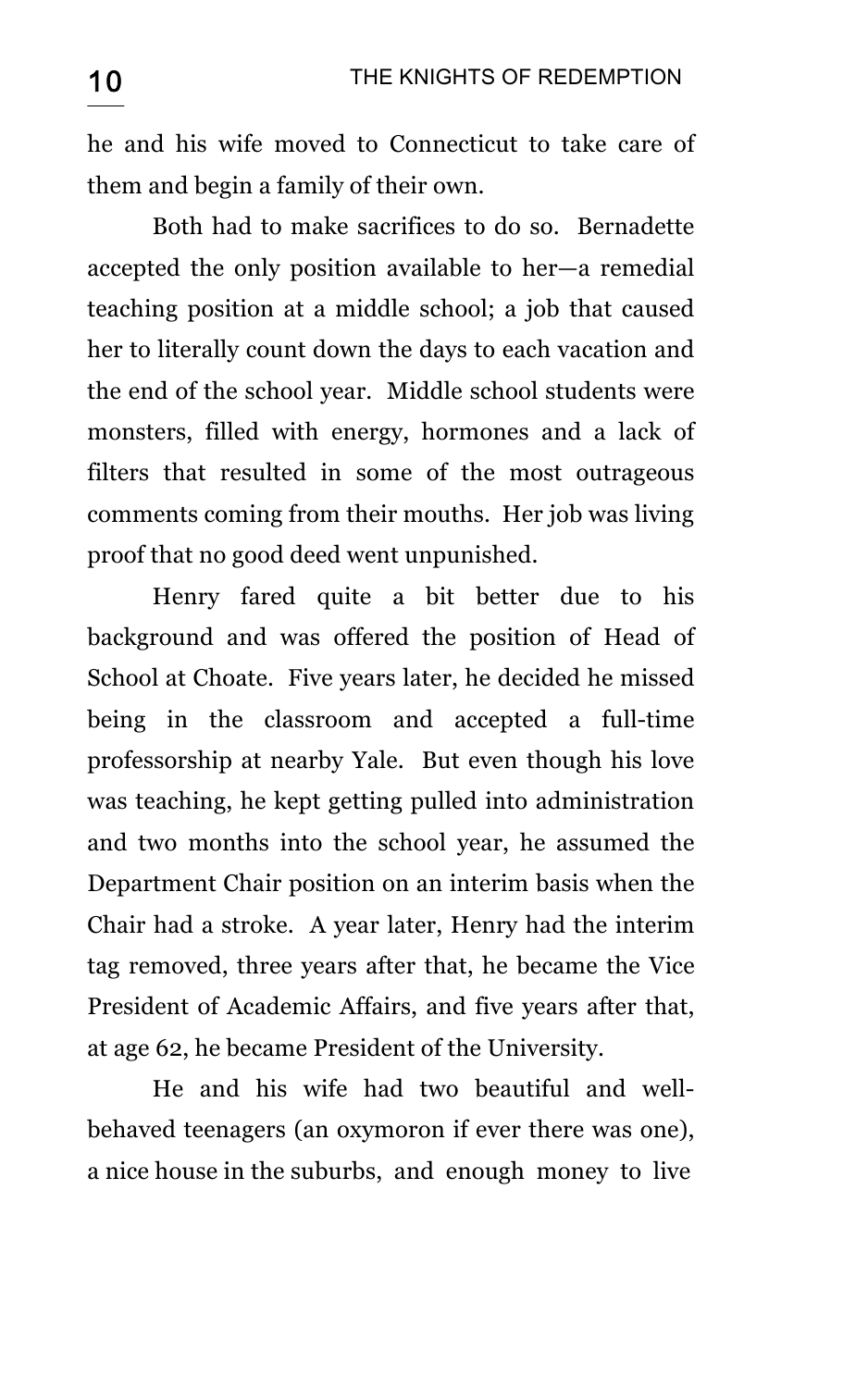comfortably, if not extravagantly. And then, as if overnight, everything came to pieces one April morning. The thing was, it didn't really happen overnight. Henry had just missed all of the signs.

The day had begun just like any other day. Henry had about a half dozen phone messages and two dozen emails to return, along with responding to three or four invites to university functions that he would need to attend. At 10:00am, he had a meeting with a distinguished alum who was interested in donating a million dollars to help fund building a soccer specific stadium on campus. At 11:30, just as he was about to head out for an early lunch, he received the call. He normally would have let his secretary answer it, but he could see she wasn't at her desk, and he also noticed it was an in-house call, so he grabbed it. Couldn't very well call himself a man of the people, if he wasn't accessible *to* the people.

"Hello," he answered as if he was answering his house phone.

There was silence on the other end of the line for a moment or two as the person was undoubtedly caught off guard. "Dr. Whitman?" a female answered at last.

"Yes," he said. "How can I help you—" He glanced at the caller ID, "Cheryl is it?"

"Yes," she said. She spoke very quietly, as if she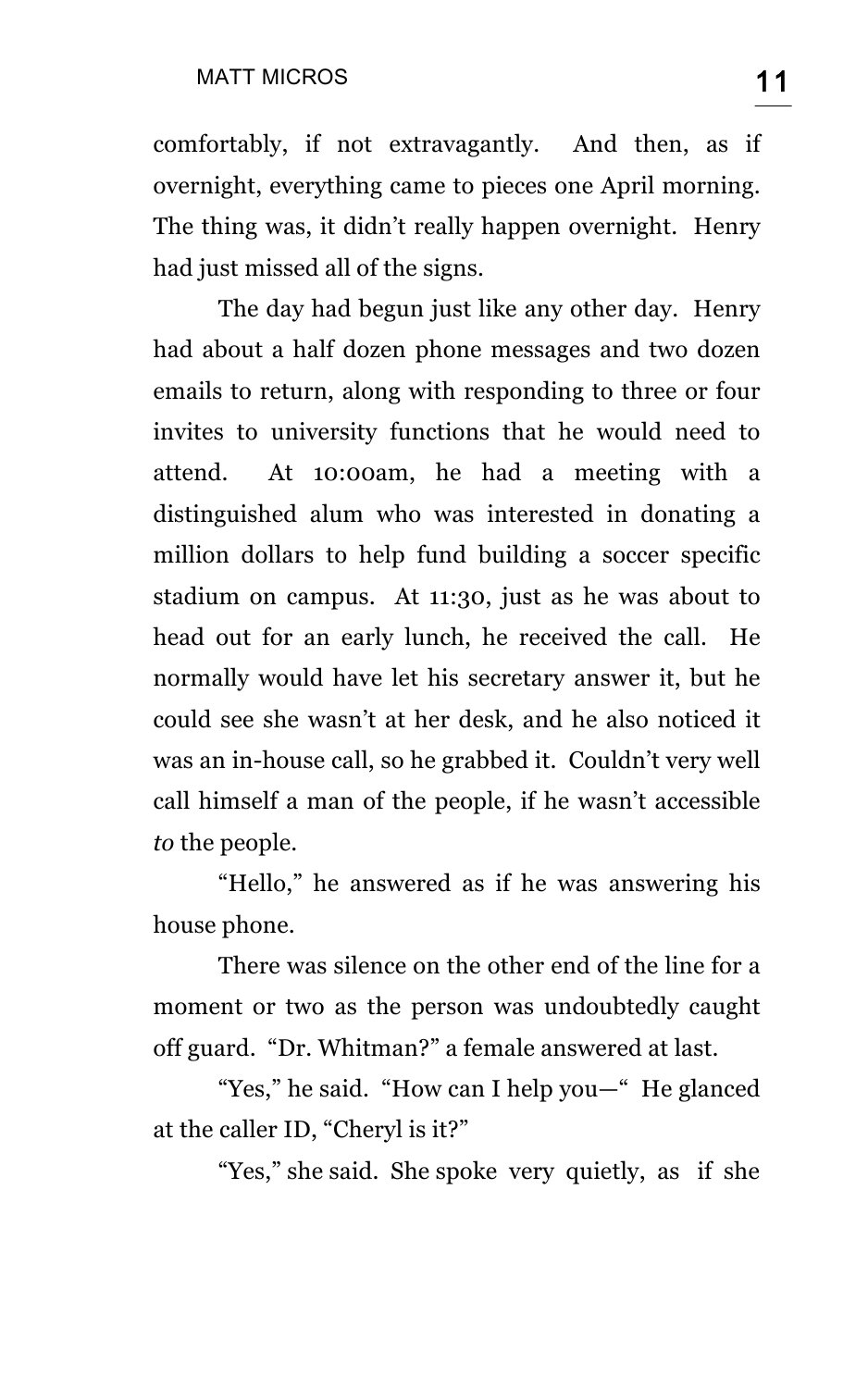was worried about someone overhearing her. "I was wondering if I could have a few minutes of your time. I normally wouldn't bother you, but I don't know who else to turn to. It's really important."

Henry glanced at his watch, and seemed to be turning over in his mind the effect that an unscheduled meeting would have on the rest of his day, before relenting. "Sure, Cheryl. Come on up. You know where my office is?"

"Yes, I do. Thank you."

Five minutes later, his intercom buzzed. "A Cheryl Rueben is here to see you," his secretary said. "She says you're expecting her?"

"That's right. Send her in."

Cheryl worked for Don Peterson in the fundraising office, working primarily on the Annual Fund. She was young—late twenties maybe—and more sexy than pretty, with a slightly worn appearance the result of living a hard life in her teens. She had worked at Yale for slightly more than three years, but he didn't know much about her other than what he overheard from others. She was a single mother of two little girls to two different fathers, neither of whom she had married. She actually came from old money in Long Island, and had lived a wild life probably in an attempt to rebel against her family as mu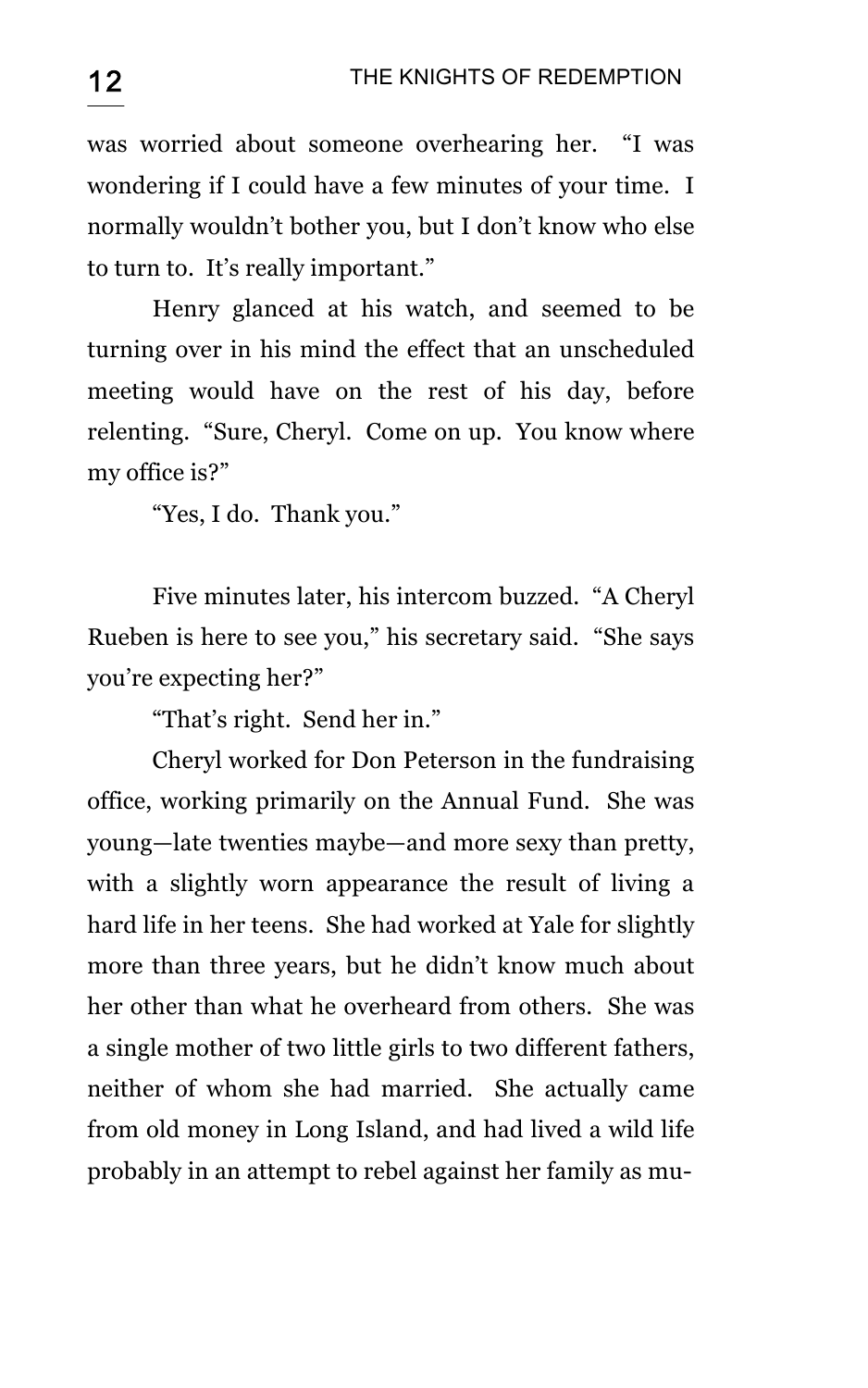ch as anything. Cheryl had attended nearby Poquonic College, known for being a country club type refuge for the tri-state area student who didn't want an education to interfere with their social life. After graduation, she worked as an intern in the development office at Poquonic for a few years, before coming to Yale. How she landed her current position was a mystery to most, but she did her job, and Henry hadn't received any complaints about her, so he didn't ask many questions. He trusted that Don knew what he was doing, as evidenced by an ever-burgeoning endowment.

"What can I do for you, Cheryl?" Henry asked curiously. Rarely did he allow himself to take a meeting without being properly prepared first.

"I'm not sure how to begin," she stammered, a bit overwhelmed now that she found herself face to face with the most powerful man in arguably the most powerful university in the country.

"Begin by just telling me what's on your mind."

She paused for a moment before beginning. "I was really excited when I got this job. I meet interesting people every day. I get to go to great events…"

"But…"

"I'm being harassed by Don Peterson," she blurted out at last.

"What do you mean by harassed? Yelled at for your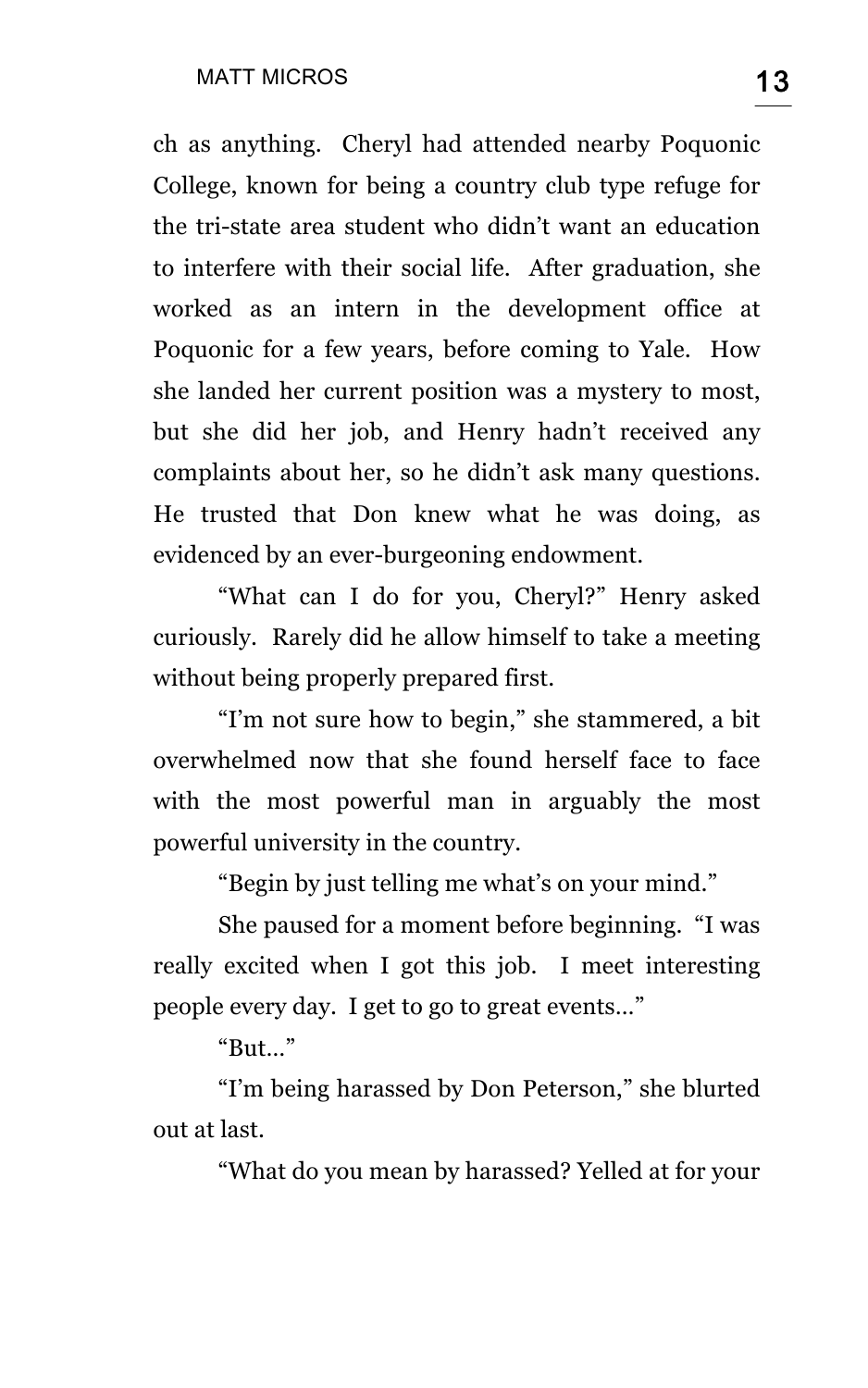work?"

"Sexually harassed."

"By Don?" he asked incredulously.

"It started shortly after I started working for him. Emails at first, telling me what to wear to department meetings. Low-cut tops, short skirts, stiletto heels. I thought he was joking, but then he started refusing to sign off on my vacation days, even though I had some coming. Eventually, he started calling me late at night, saying sexually explicit things and demanding phone sex, so he could—this is really uncomfortable for me," she said, stopping herself short.

"I don't mean this to sound insensitive, but did you in any way, even inadvertently, give him any indication it was reciprocal? Don't get me wrong. He's married and it would still be wrong, but I'm just trying to understand it because it sounds so out of character for the Don I know."

She thought about it for a moment before answering. "I've wondered that same thing for a long time, but the answer is no. I would tell him I was going to sleep. I even stopped answering the phone."

"And did it stop?"

"It got worse. He would berate me in front of the others. Then he started demanding oral sex or he'd fire me."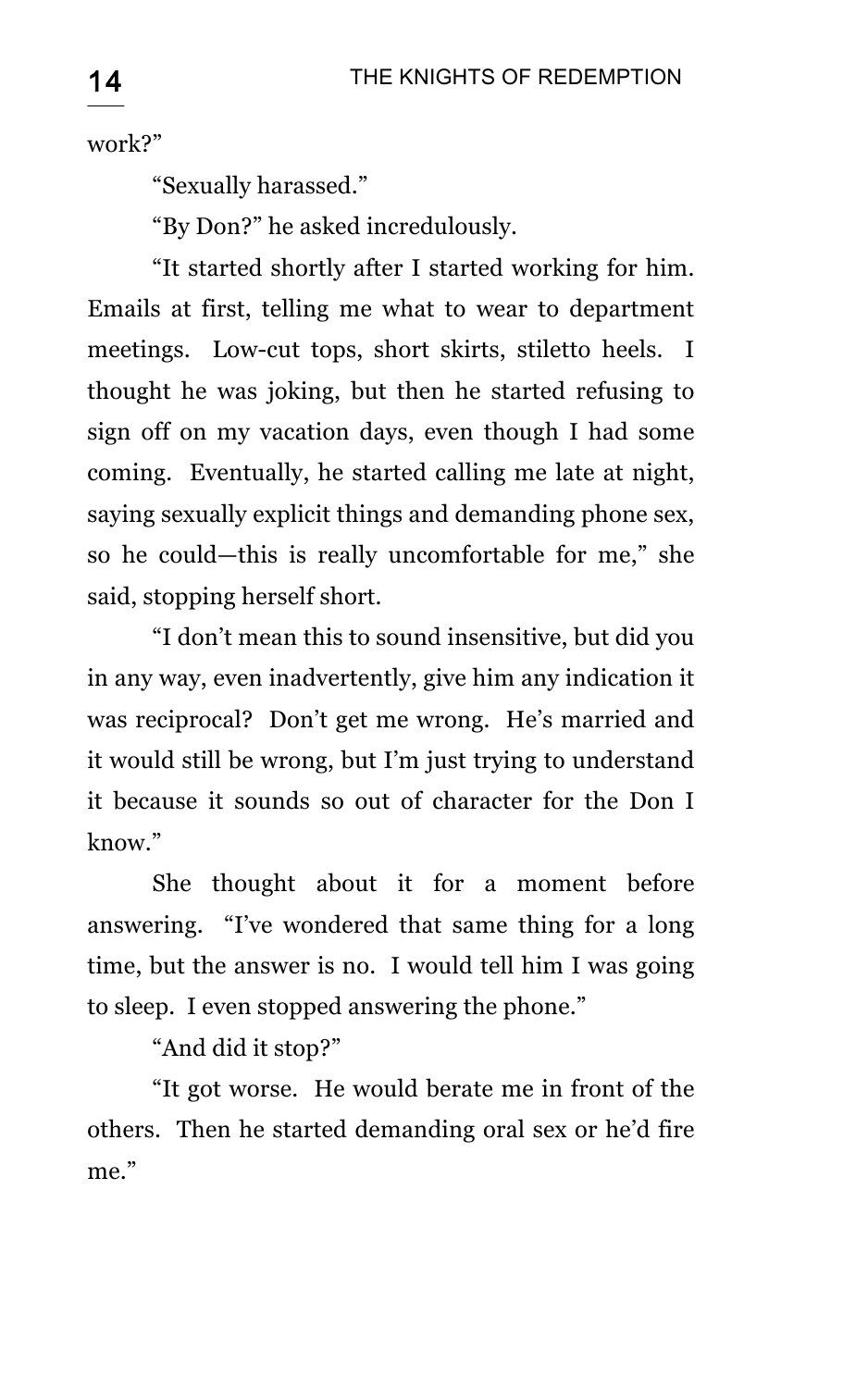"When?! Where?!"

"In his office. He'd lock the door and close the blinds. But everyone knew what was going on. It was mortifying." She was crying now.

"That was my next question. Who else knows about this?"

"The other men in the office," she sniffled. "Because he told them they could run the train on me."

"I don't know what that means," Henry said.

"One of them would have sex with me from behind, while I was forced to give oral sex to the other."

The immortal words of Gary Coleman in *Different Strokes* came immediately to mind. *"Whatchu talkin bout Willis?"* Henry had lived a pretty sheltered life, and this was an area he had very little experience in. He was mortified, but decided to try and stick just with the facts.

"Do you have any emails or texts from him?" he asked.

"He makes me delete them all. He stands right over me while I do it."

"I see."

She was sensing that he didn't believe her. "I know this is all pretty difficult to believe. But it's true. Every word of it. And the only reason I didn't come forward sooner is because I really need this job. I'm a single mother, trying to raise two kids. My parents cut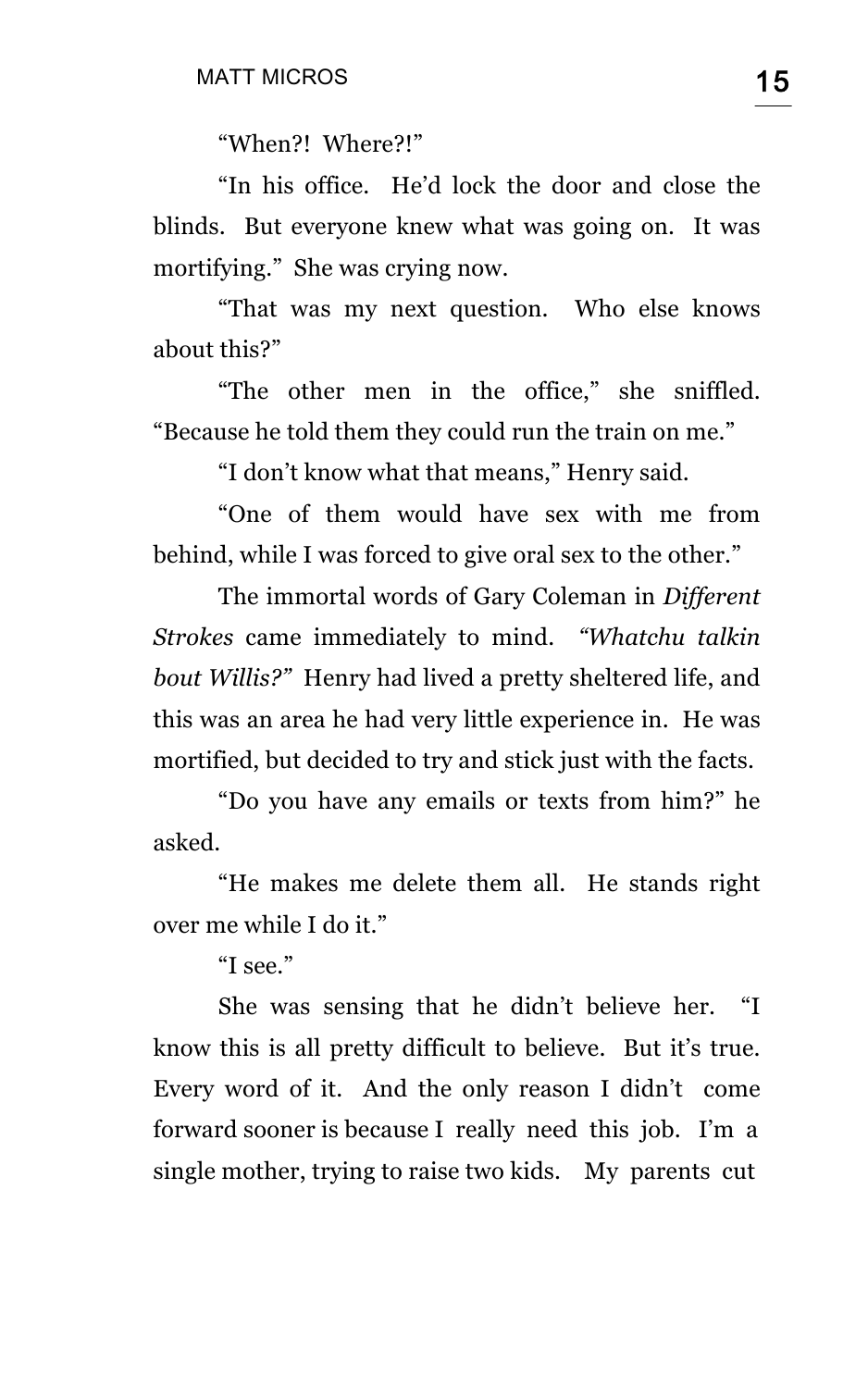me off long ago when I made some poor decisions."

"Is there anyone else who can corroborate your story? Anyone at all?"

"There are others. They've never said anything to me, but I can tell."

"How can you tell?"

"Because they have the same look on their face that I see every time I look in the mirror."

"Do you think any of them would speak up?"

"I doubt it."

Henry walked across the room. Poured himself a glass of Scotch. It was a little early in the day, but if ever there was something that warranted it, this was it. "You do realize without any proof or any other people backing up your story, it will be difficult to do anything about this."

"I know, but I had to say something."

"I'll look into this," Henry promised. "But understand, as soon as I do, you could get some pushback. And I can't do anything about that without proof. So what I'd do in the meantime, is get some proof."

Cheryl nodded a disappointed nod and let herself out.

The moment she left his office, a hundred thoughts competed for a place within his mind. On one hand, Don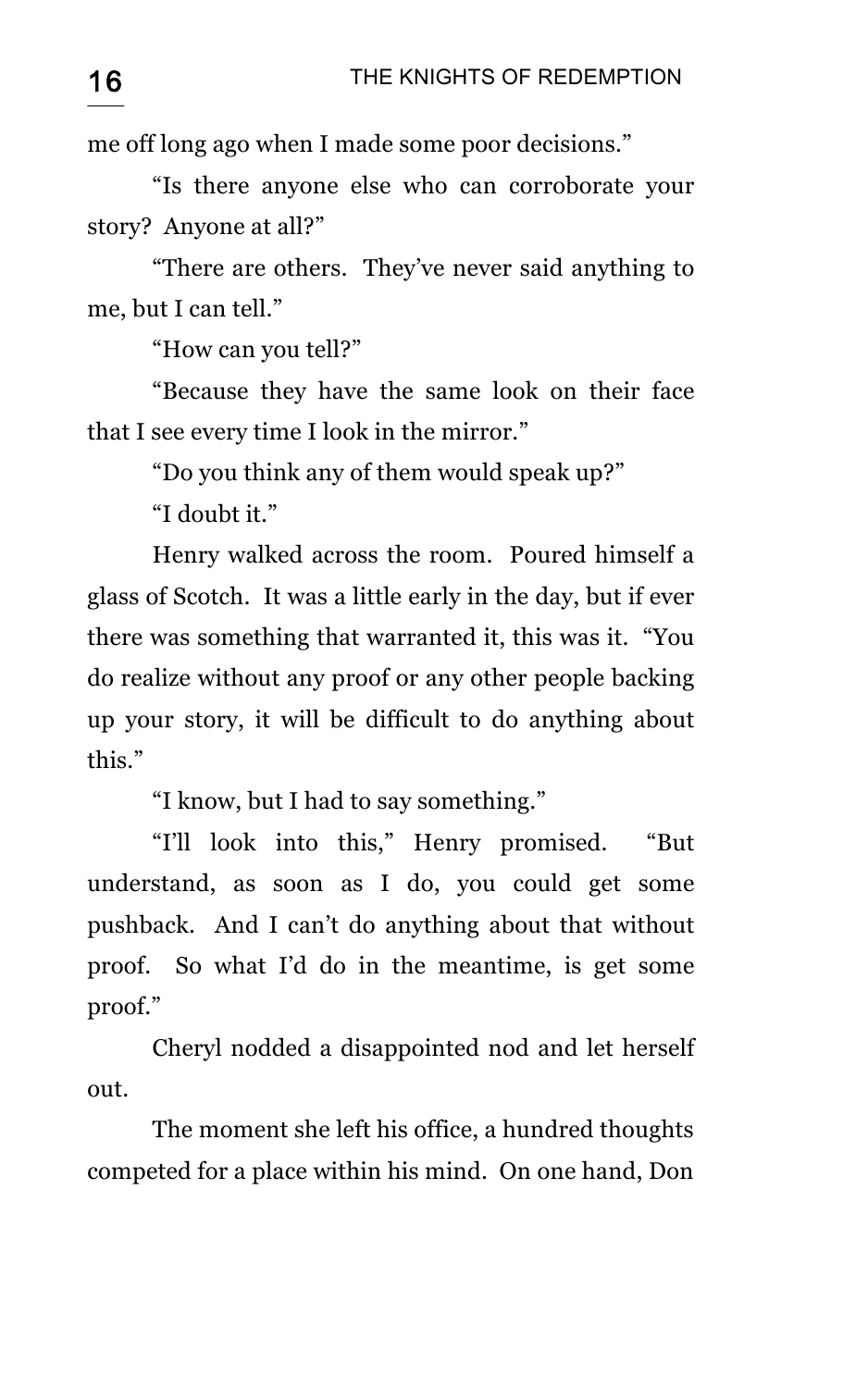Peterson appeared to be a family man. Married for more than twenty years with three children, he coached his son's little league baseball team and his wife was by his side for every Yale function. On the other, was that Henry had always found him to be a bit of a slickster part corporate executive fundraiser, part used car salesman, complete with the jet black, slicked back hair. Another red flag should have been the turnover within his department since taking over five years ago. When he began the job, he had seven men and three women working under him, with an average age of somewhere in the vicinity of fifty years old. Now there were seven *women,* all extremely attractive, and just three men working there with an average age that couldn't have been even thirty. Henry had chalked it up to a natural turnover that occurred whenever you had an older staff to begin with, plus his new staff had been extremely successful. The Yale endowment had never been higher.

He decided to meet individually with the other members of the department to see what they knew, but if they knew anything, they weren't saying.

Don himself simply stated, "She's just pissed because I refused her vacation time two days before our big gala dinner dance because there was a ton of work that needed to be done. As you know, it's the biggest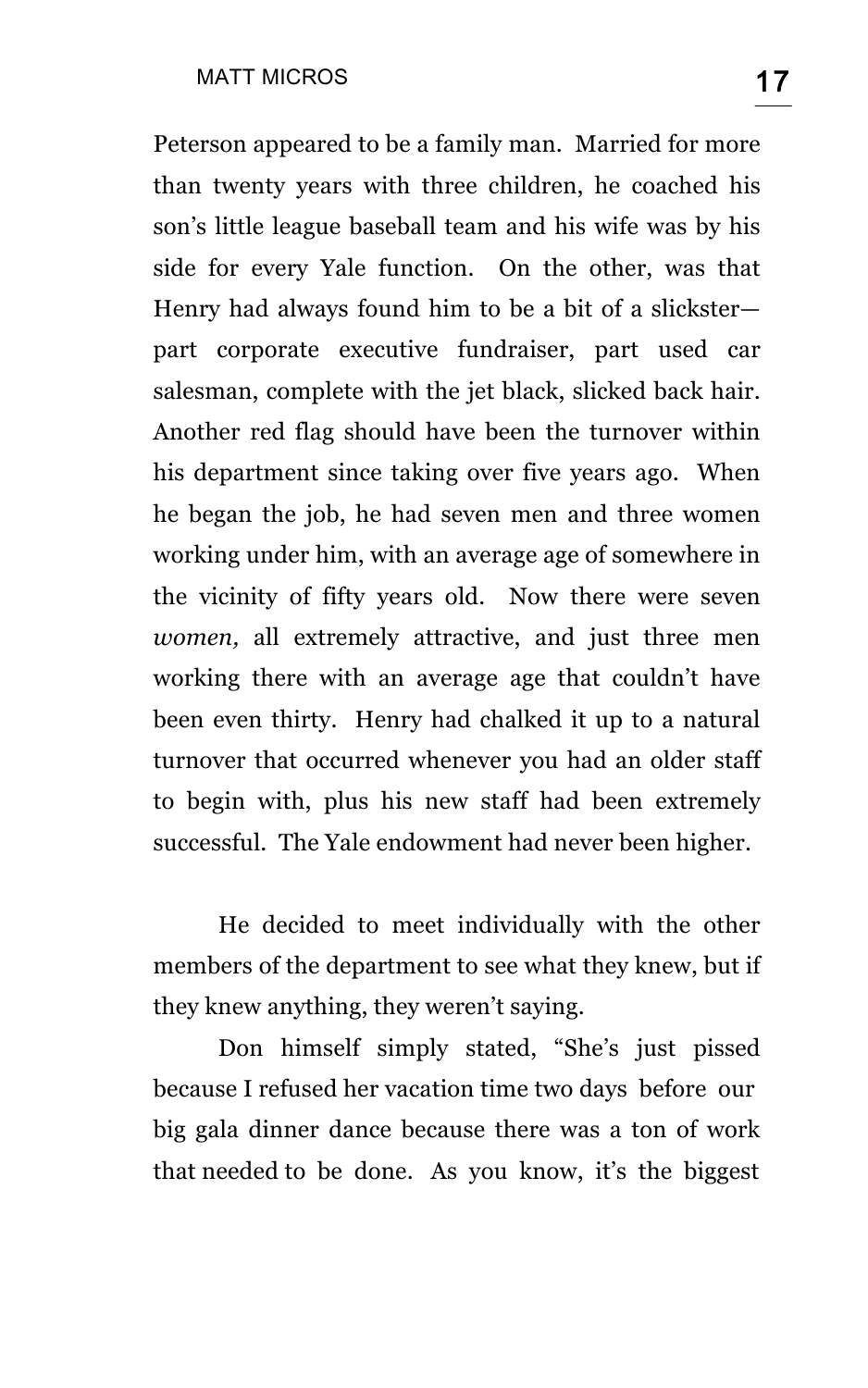event of the year and we needed all hands on deck. She wanted to go to Cabo with a few of her friends. Anyway, she's been pissed off ever since."

It sounded plausible. Don had a way of making anything seem plausible. Which was probably also why he was so good at his job.

"Do you recall ever saying anything that she could have misconstrued as being sexual in nature?"

"Absolutely not."

"What about telling her what to wear into the office?"

"If anything, I tell them all to tone it down a bit. Some of them, her in particular, tend to dress like they're going clubbing."

Still not completely satisfied, Henry sought out someone in the computer technology department. Stephen Schuler had worked there for a little over three months, but had quickly gained Henry's trust. He was sharp, reliable and discreet.

"Schu, is it possible to retrieve someone's work email even if it's been deleted?" Henry asked.

"Yes, but I'd need the actual computer to do it."

Since Don always took his laptop home with him at the end of a day, anything that was going to be done needed to be done *during* the day. While Henry took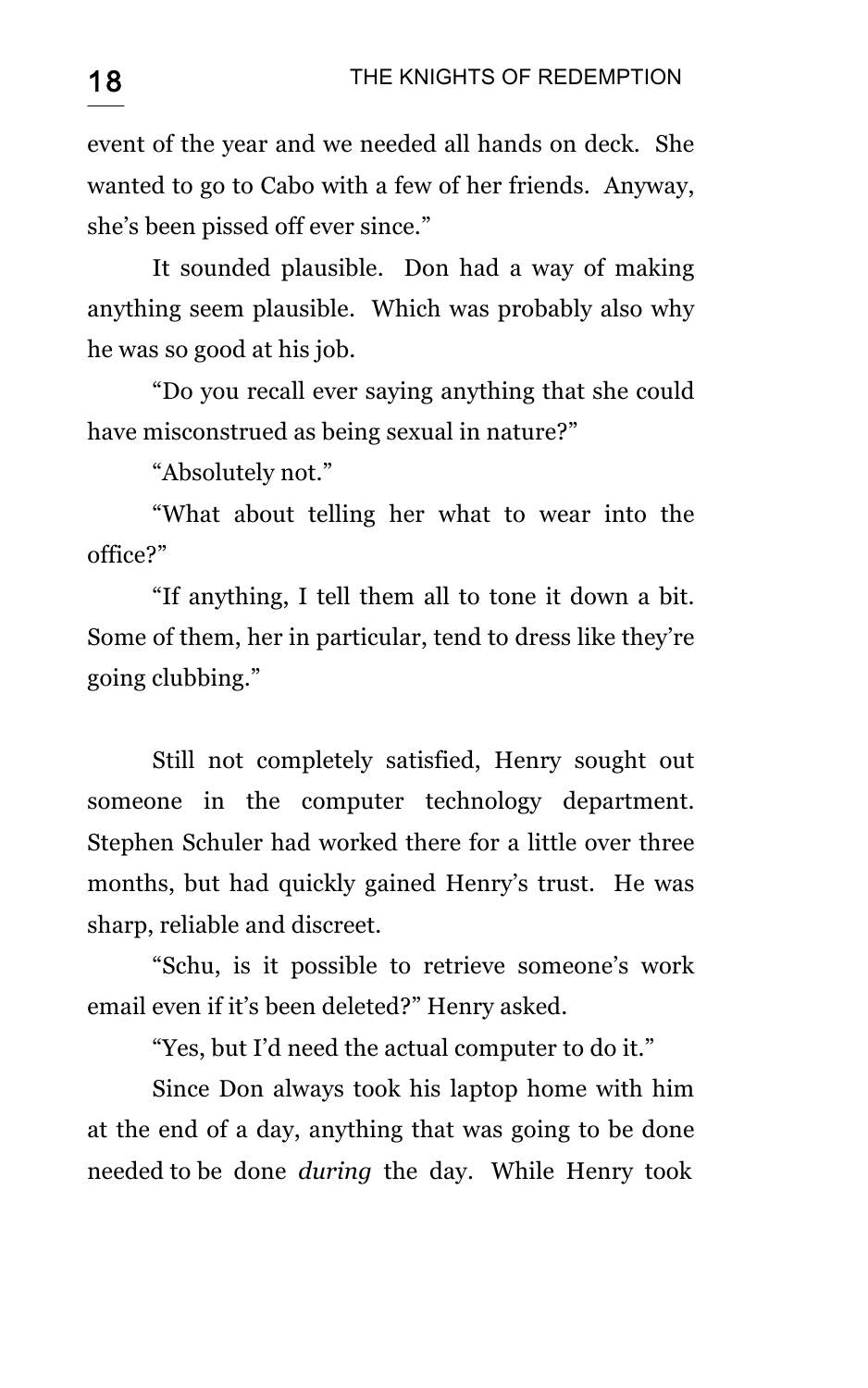Don to lunch one afternoon, Schuler cloned Don's computer and swapped it out with the original, so he could have enough time to thoroughly search the hard drive. Don would be none the wiser.

Two days later, Schu walked into Henry's office with a memory stick. "You're not going to like what I found," he said.

On the stick were hundreds of emails, mostly graphic in nature, covering not only what to wear to work, but how nice certain body parts of hers looked, And they weren't just to her, but to several, if not all of the other female members of the office as well. It was more of a smoking gun than OJ racing down the 405 Freeway in his Ford Bronco.

It left Henry with four choices to choose from.

Ignore it, and hope the girl eventually quit. With no evidence to support her claims, she would have a difficult time proving anything. But heaven forbid she could…

He could offer to buy her silence by paying her off with a confidentiality clause that would prevent her from talking about it to anyone. Since she needed the money, this was an appealing option, although getting approval from the Board of Directors without a proper explanation, might be a bit tricky.

He could fire Don on the spot. But that would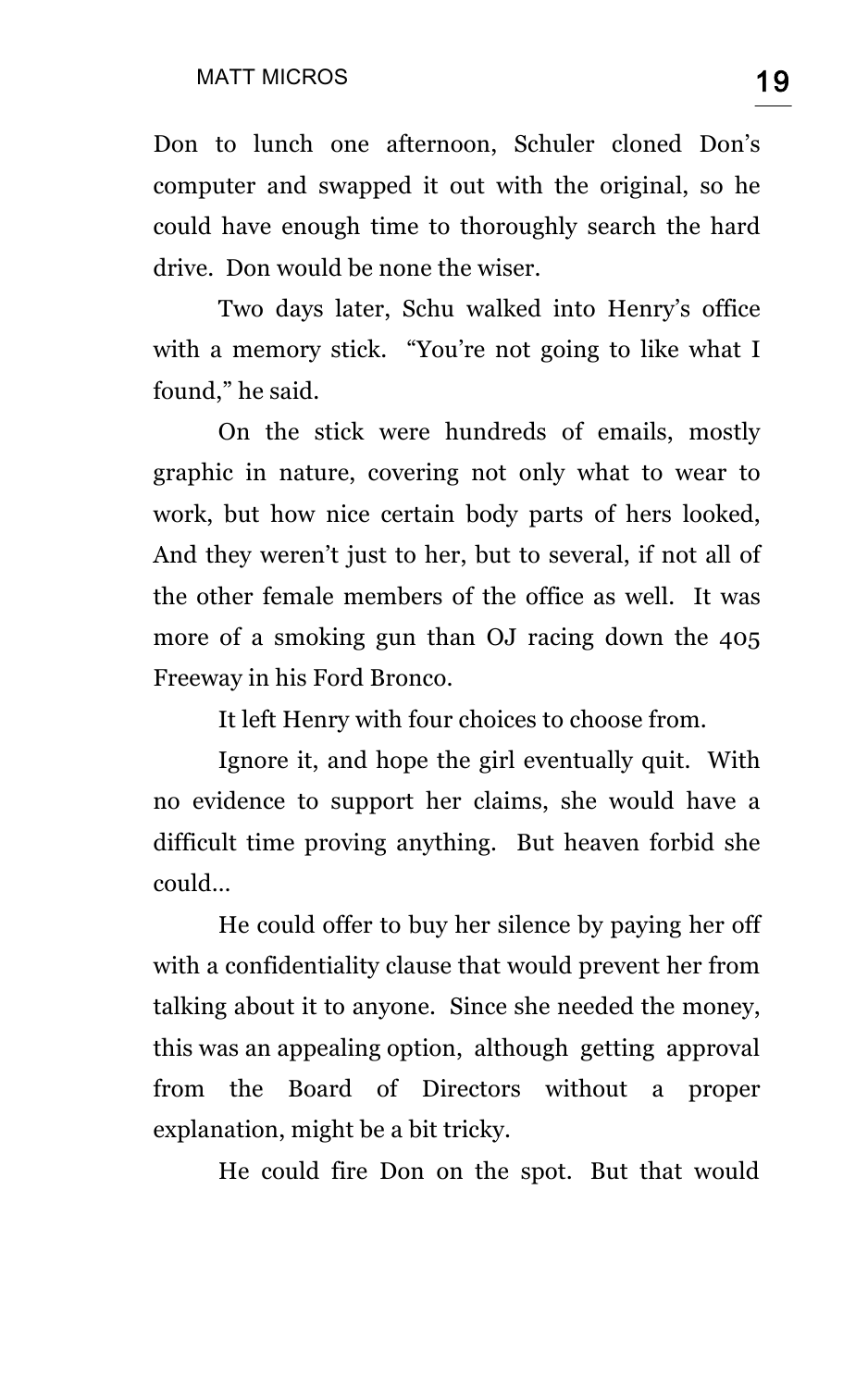likely result in a very ugly, very public mess that the media would pounce on. The statement that "there's no such thing as bad publicity" did not apply to institutions of higher learning.

He could force Don into an early retirement. That wouldn't be easy to do since Don was only 51, but looking at a nice severance package, and a reference for future employment while staring at a memory card full of evidence, might be enough to coerce him to go away quietly. But if it wasn't, things could get ugly.

"What do you want me to do, Dr. Whitman?" Schuler asked.

"Is this the only copy?" was Henry's response.

"Yes."

"Well, I guess there's only one thing *to* do. I'll take care of it, Schu. Thanks."

Henry sat motionless at his desk after Schuler left, holding the memory stick in front of him with both hands for five or ten seconds, before snapping it in two and throwing it into the garbage.

That night as he and his wife prepared for bed, his doorbell rang. Henry answered it in his bathrobe and was greeted by two uniformed police officers. "Can I help you?" he asked.

"Dr. Whitman?" one of the officers asked.

"Yes?"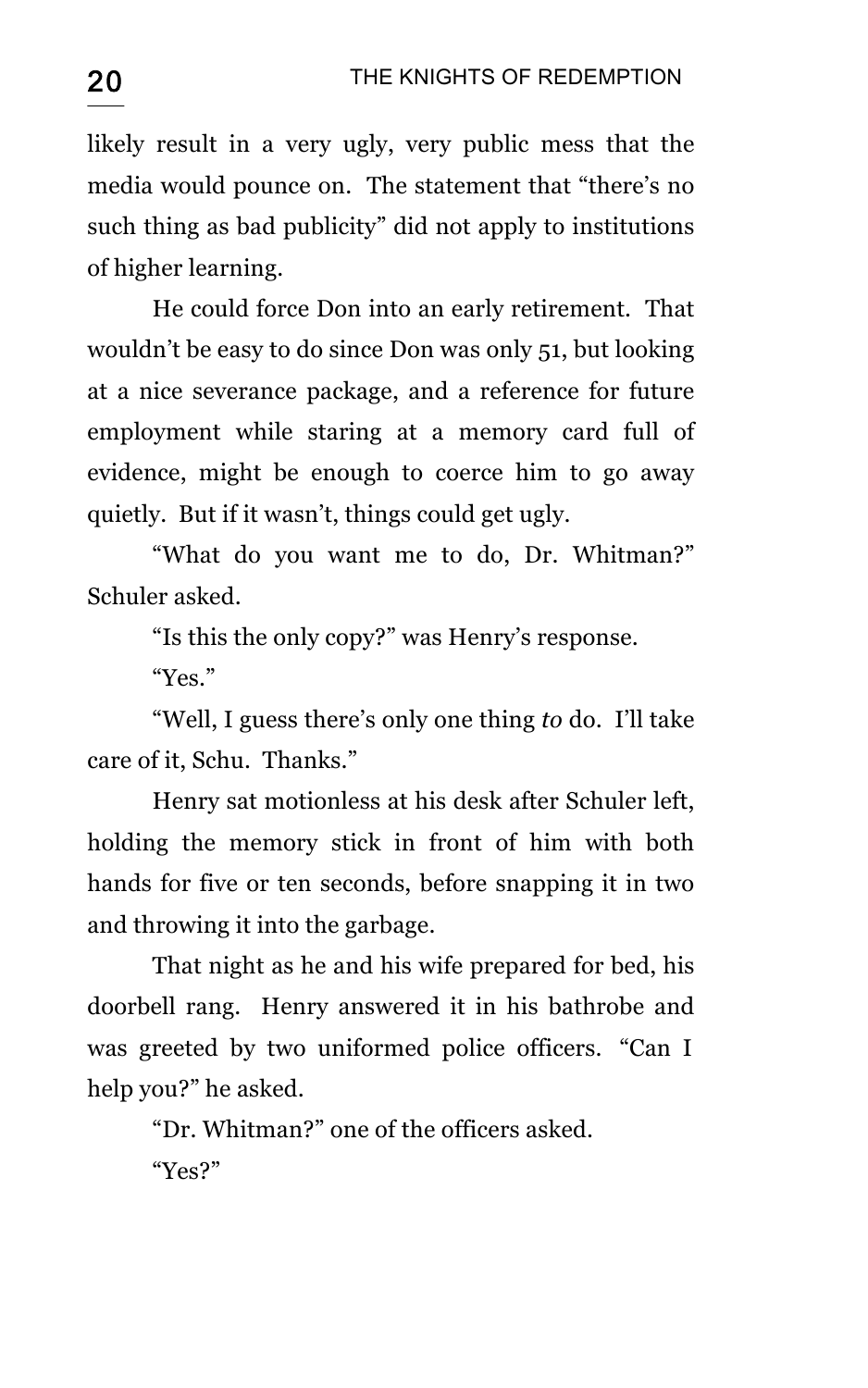"We have a warrant for your arrest."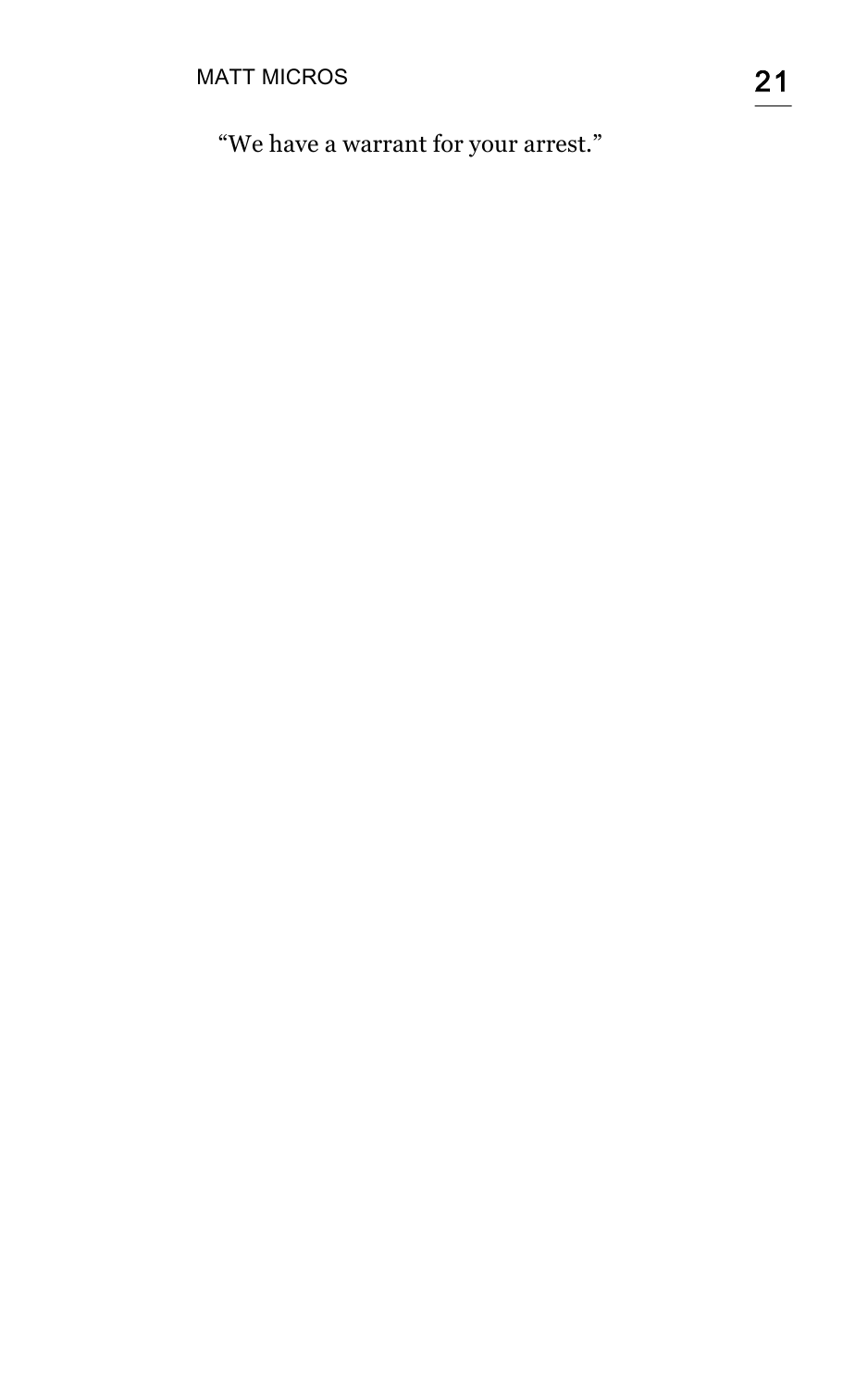#### **II.**

#### *rogers conner*

Rogers Conner was named Sports Illustrated's "Athlete of the Year" after smashing 52 home runs and coming within one out of leading the Chicago Cubs to their first World Series title since 1908. He was a twenty-six year old rookie. Down 5-2 in the bottom of the 8th inning, he hammered a 2-2 fastball deep into the Chicago night, sending Wrigley Field's fans into a frenzy.

The Grand Slam, his history making 6<sup>th</sup> home run of the series, gave the Cubs a 6-5 lead heading into the ninth inning. But when their normally reliable closer let the game slip away, and his teammates couldn't rally in the home half of the inning, it was just another horrific ending for a franchise that had suffered no shortage of them over the years. It was the irony of ironies that Rogers had been named after a Hall of Famer who had played for the Cubs biggest rival, the St. Louis Cardinals. Luckily his father never lived to see him suit up for the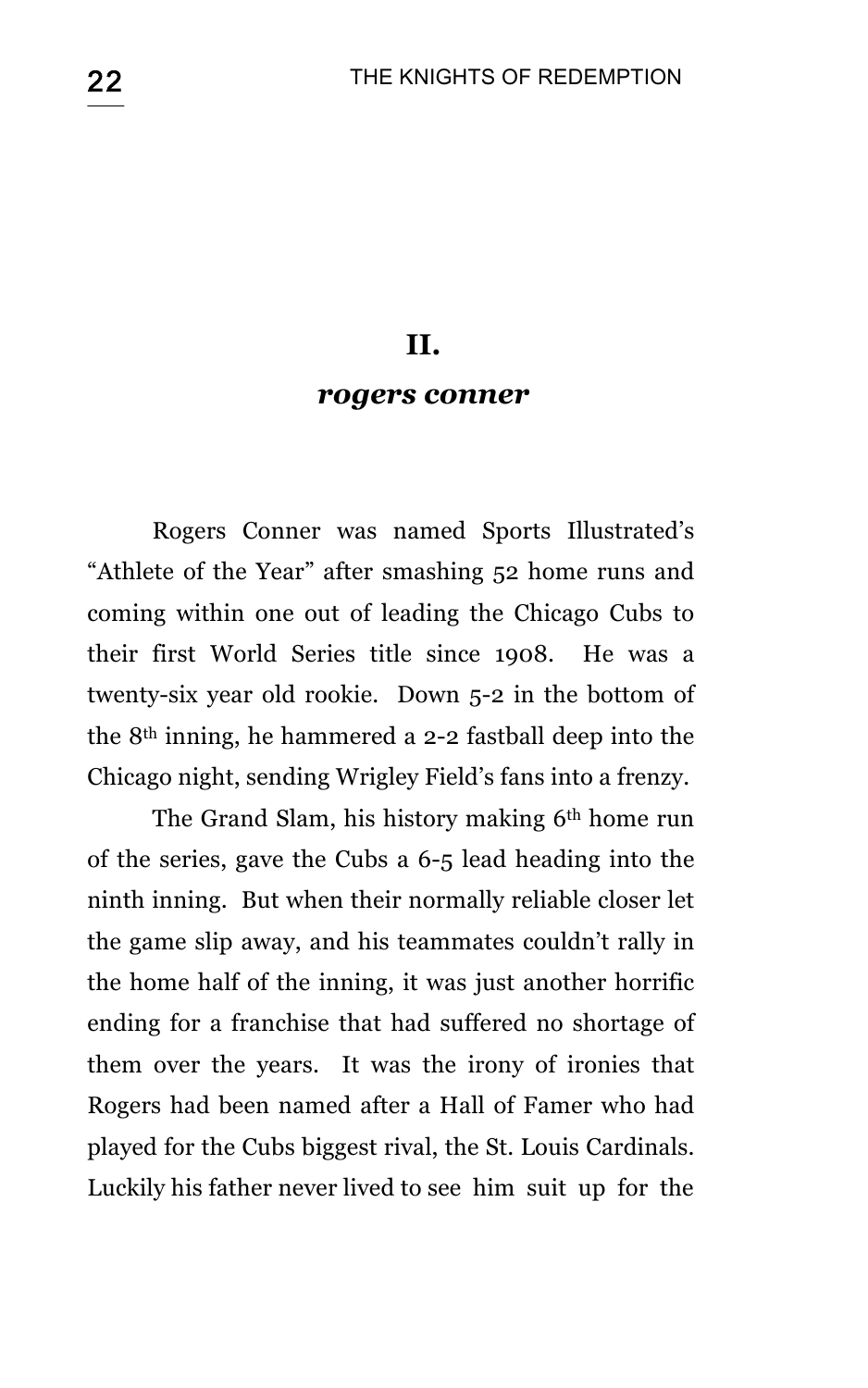Cubs.

Back when he was a five foot nine inch, one hundred-sixty-five pound high school center fielder in Redding, Connecticut, that had more bunt singles than home runs, Rogers had always exhibited the epitome of sportsmanship and even a modicum of modesty. It was in large part due to the influence of his father. A competitive athlete in his day, he lived by the rule that you played hard, but when it was over, you shook hands and exhibited the same sportsmanship in losing that you would if you won. Rogers found at an early age that piano lessons instead of baseball were more of a promise than a threat. He had once made the mistake of leaving the field after losing a game without shaking his opponents hands, and he found himself playing Chopsticks and Heart and Soul for the next month before he was allowed to pick up a baseball bat again.

But two things happened over the summer following his junior year that changed his life forever. The first was that he grew six inches. The second was that he lost his father to a heart attack. The first gave him a long, loping swing that enabled him to reach pitches he could only previously wave at. The second resulted in a glaring lack of discipline and sportsmanship when confronted with his newfound success. His mother was a wonderful person. She was just tired and scared at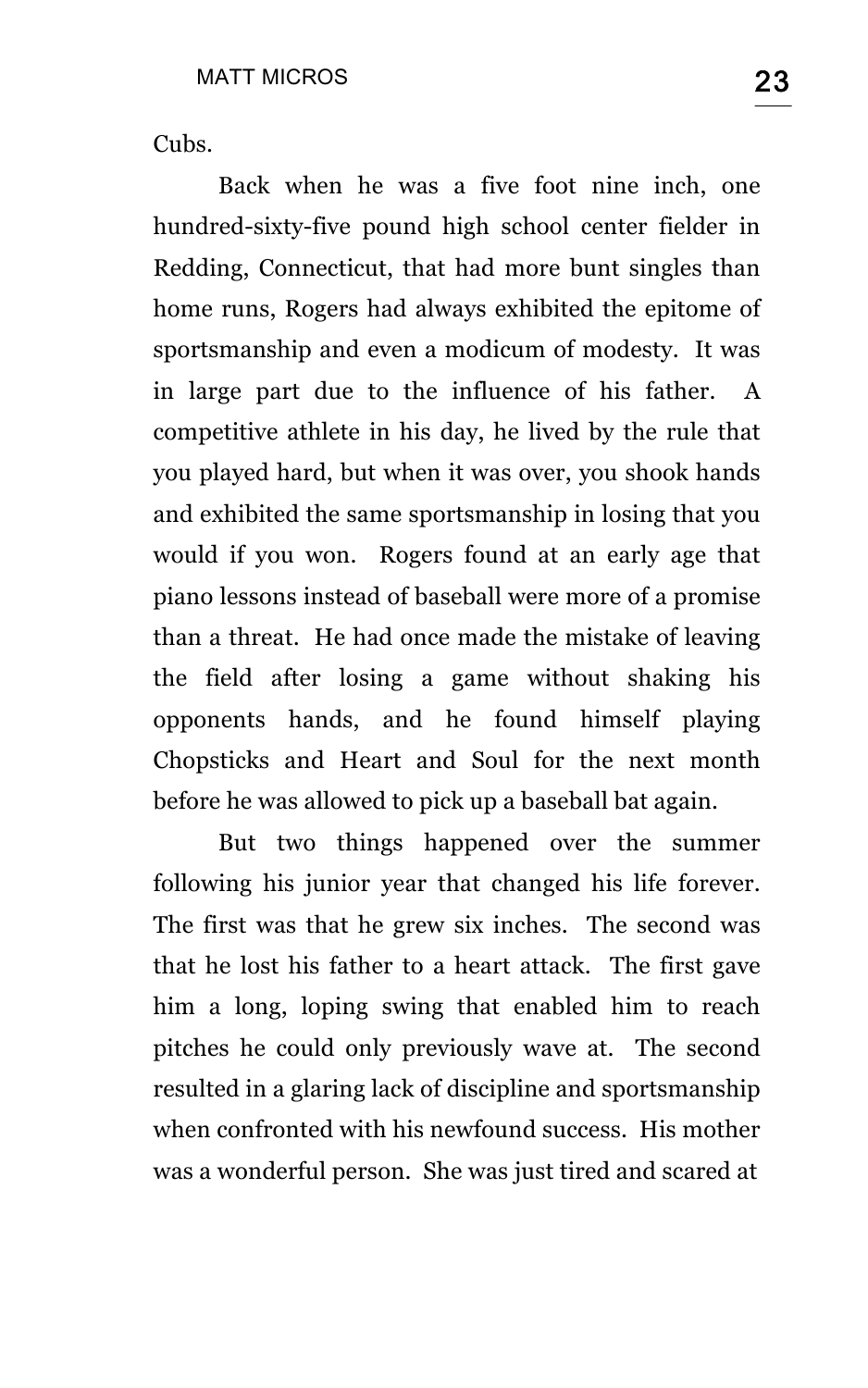the prospect of having to raise two kids by herself, along with the financial responsibilities that came along with it, on her teaching salary of forty thousand dollars a year.

Rogers's only way to college was through a scholarship, so he spent nearly every free moment working out and working on his fundamentals. The result was fifty additional pounds of muscle mass, and a .434 batting average with twelve home runs his senior year. The problem was, by the time that happened, there wasn't much scholarship money still available. But when a player who had committed to USC, decided to sign with the Orioles minor league system instead, it opened up a scholarship at the last minute. Not to mention, USC's assistant coach had been a childhood friend of Rogers' American Legion coach.

About the same time, he received a phone call telling him the Cubs had drafted him in the amateur draft despite being told he was heading to college. With money tight, even with a full scholarship in hand, Rogers surprised everyone and signed a pro contract with a \$200,000 signing bonus. He spent three years at Class A ball, as he tried to make the adjustment to four pitch pitchers, instead of the part-time ones he had faced in high school who just heaved the ball as hard as they could when they weren't playing in the outfield. He eventually made it to Triple A on his power hitting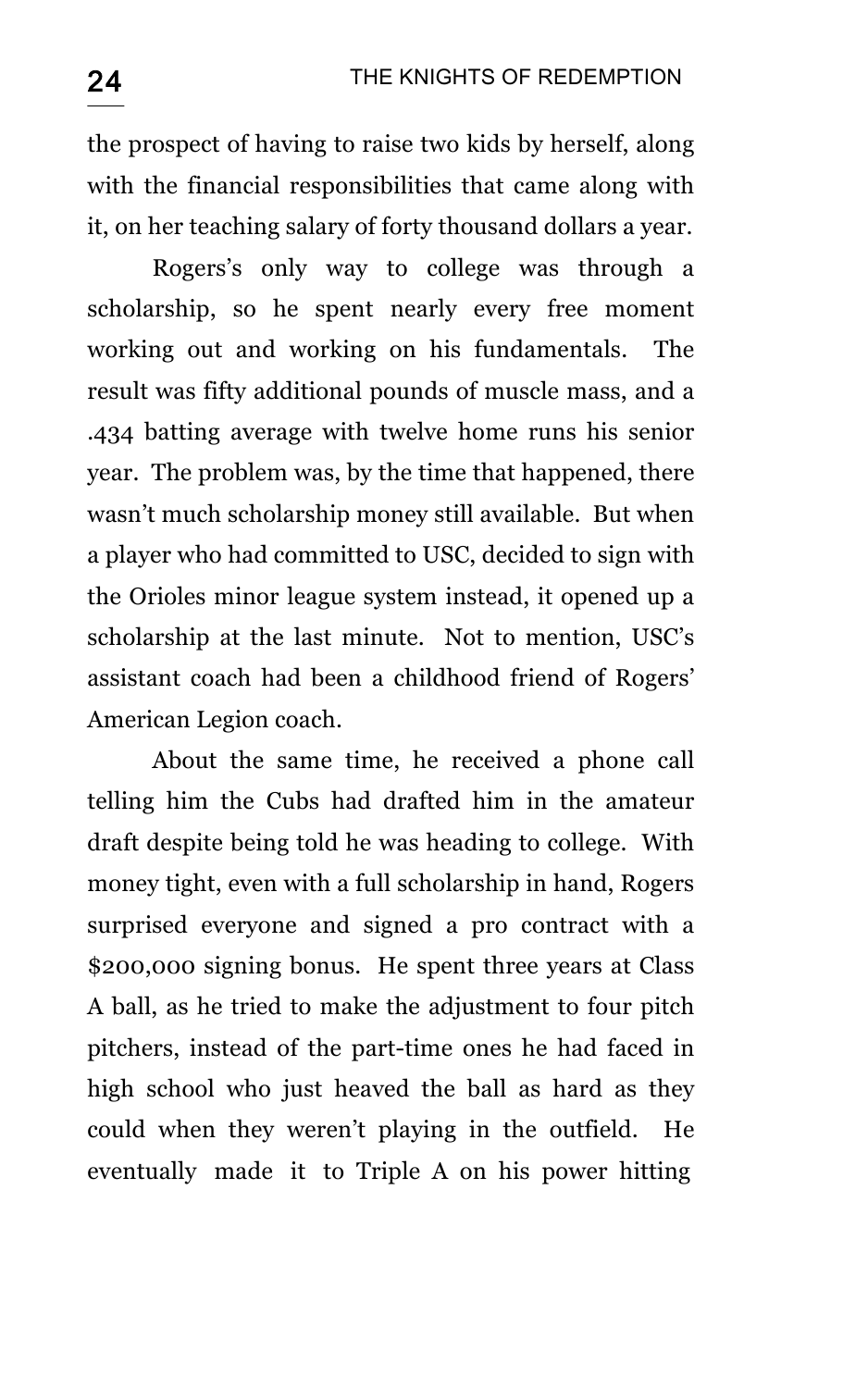potential alone, but twenty-three year olds who had already spent five years in the minors and hadn't yet had a "cup of coffee" in the majors were labeled as career minor leaguers.

Three years later, injuries and rain outs forced the big league club to play five games in three days to wrap up the season, and as one of only two first basemen still healthy on their forty man roster, Rogers was finally called up from Des Moines, Iowa and summoned to Chicago. He arrived at Wrigley an hour before first pitch and saw that his name had been penciled into the lineup card in the  $5<sup>th</sup>$  spot. There were using the game as a throw away against the league's top pitcher, and sat four regulars. The Cubs lineup was a Who's Who of nobody's and never will be's; or so they thought, until Rogers smashed the first pitch he ever saw in the majors, over the left field wall. Two additional home runs later, and Rogers Conner became the first player in Major League history to hit home runs in his first three at bats. He never returned to Iowa.

The following spring, in his first full season in the majors, he led the Cubs to the World Series. In the days that followed, however, after very publicly blasting his teammates in the media, he quickly became persona non grata in Chicago. His accomplishments were met with tepid acceptance, while his failures were met with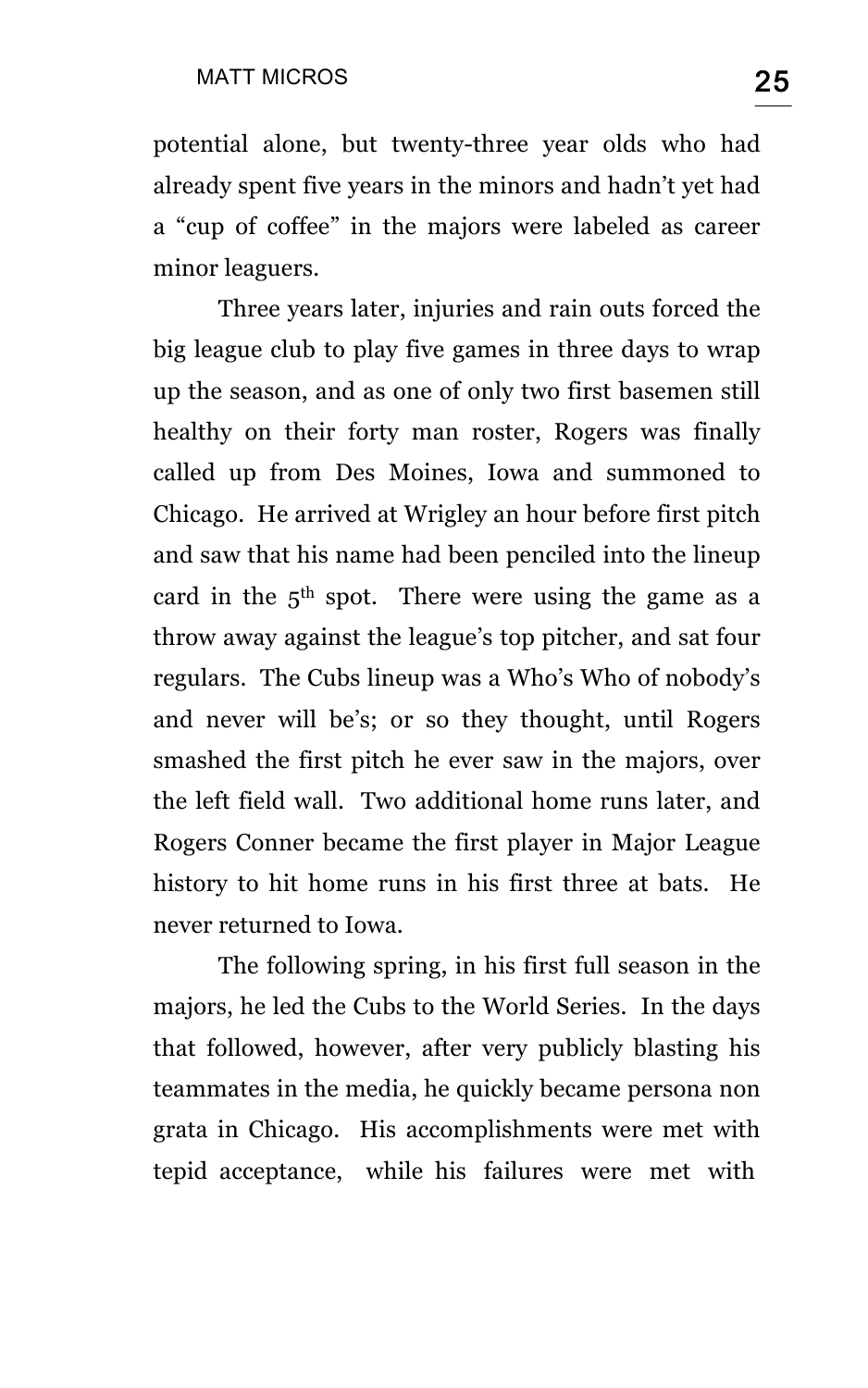boos and catcalls. Eventually, when his accomplishments began to far outweigh his failures, and he learned to keep his mouth shut when things didn't go his way, he gained a broader fan base—and a new contract worth \$172 million dollars for eight years. But as he approached his mid-30's, and his numbers began to decline, the Cubs decided to let him walk for the final years of his career, rather than get into a bidding war with the Yankees, Phillies and the Los Angeles Dodgers.

After years of feeling like he was always arriving a day late for the prom, Rogers felt as though he was finally in demand, and successful. He had fame. He had fortune. He had no shortage of women after him. In fact, he was successful in every manner except the one that would have mattered to Thomas Conner most. He was despised. Literally. He was voted the "Player You Would Least Like to Play With" by an anonymous straw poll of players done by Sports Illustrated.

It wasn't any one thing he did that made him unpopular, but rather every thing he did. He stopped speaking to reporters following the World Series because he felt he was misquoted. He never went over to congratulate a teammate for a big hit, pitch or play in the field. He rarely signed autographs, reasoning that the ones he did sign for people would be worth more. He kept to himself in the locker room, sat by himself on the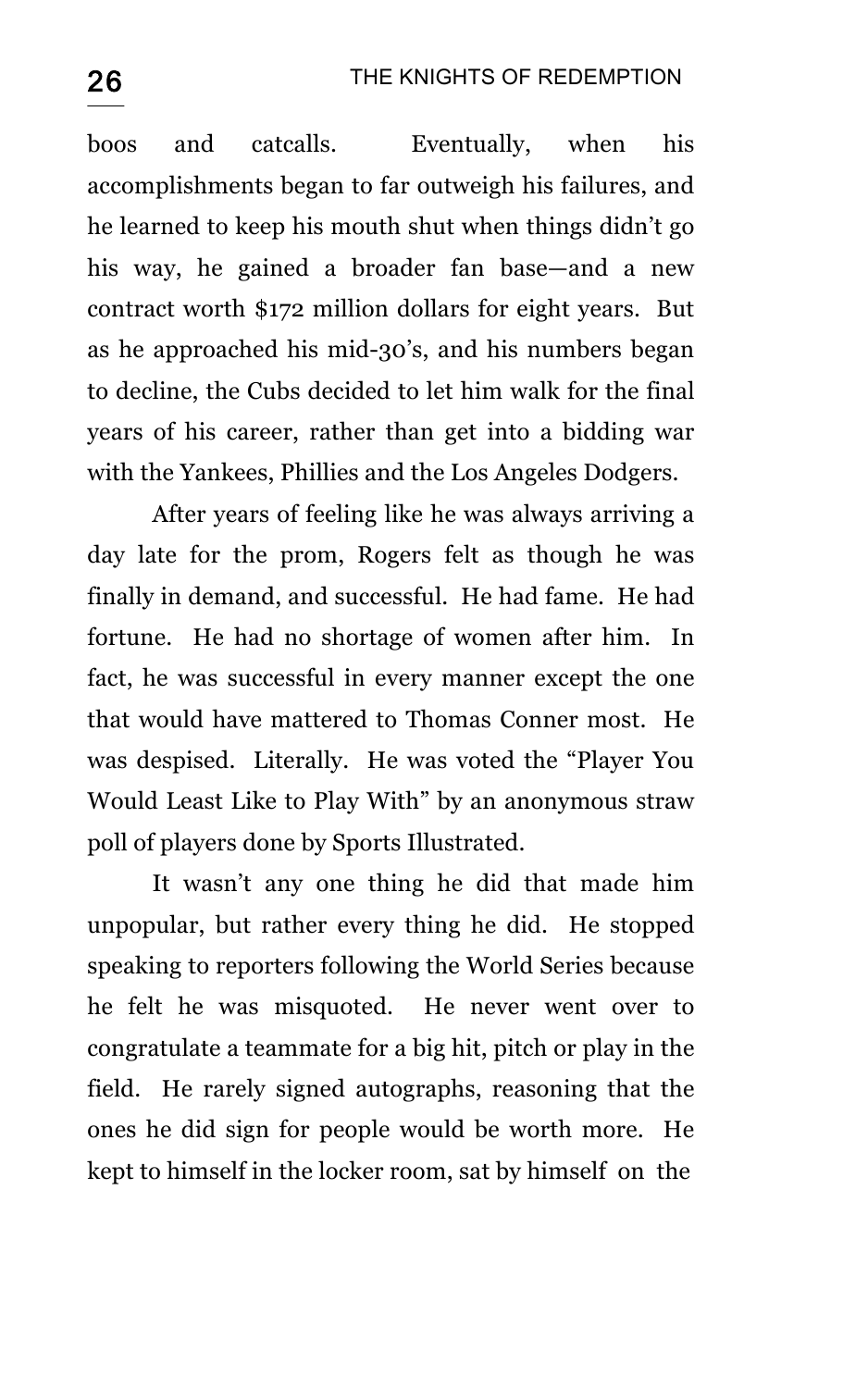plane and ate alone on the road. If he went out, it was usually with equally self-loathing, disguised as arrogance, Hollywood types. He wasn't married, but he had been dating the same woman with whom he shared a child he didn't see much, for the past eight years. But the relationship could hardly be classified as monogamous with his weakness for cocktail waitresses that spanned more than twelve major league cities throughout the country.

And yet, amazingly, Rogers found himself oblivious to the way others perceived him, until one fateful April day made it impossible to ignore any longer. He was in New York to sign with the Yankees and decided to take in a Knicks game at night. Seated courtside at Madison Square Garden in between Kevin Costner and Eva Longoria, his face suddenly appeared on the giant Jumbotron above the court, but what he expected would be a raucous ovation from fans he thought were desperately excited to see him swing the lumber in a few short days, could have been more accurately described as indifference at best, and a hailstorm of negativity at worst, with catcalls raining down from the blue seats in every direction. It was noticeable enough that he bid Kevin and Eva a hasty farewell and went into the private Delta Club for a beer.

It was largely empty at this point with the game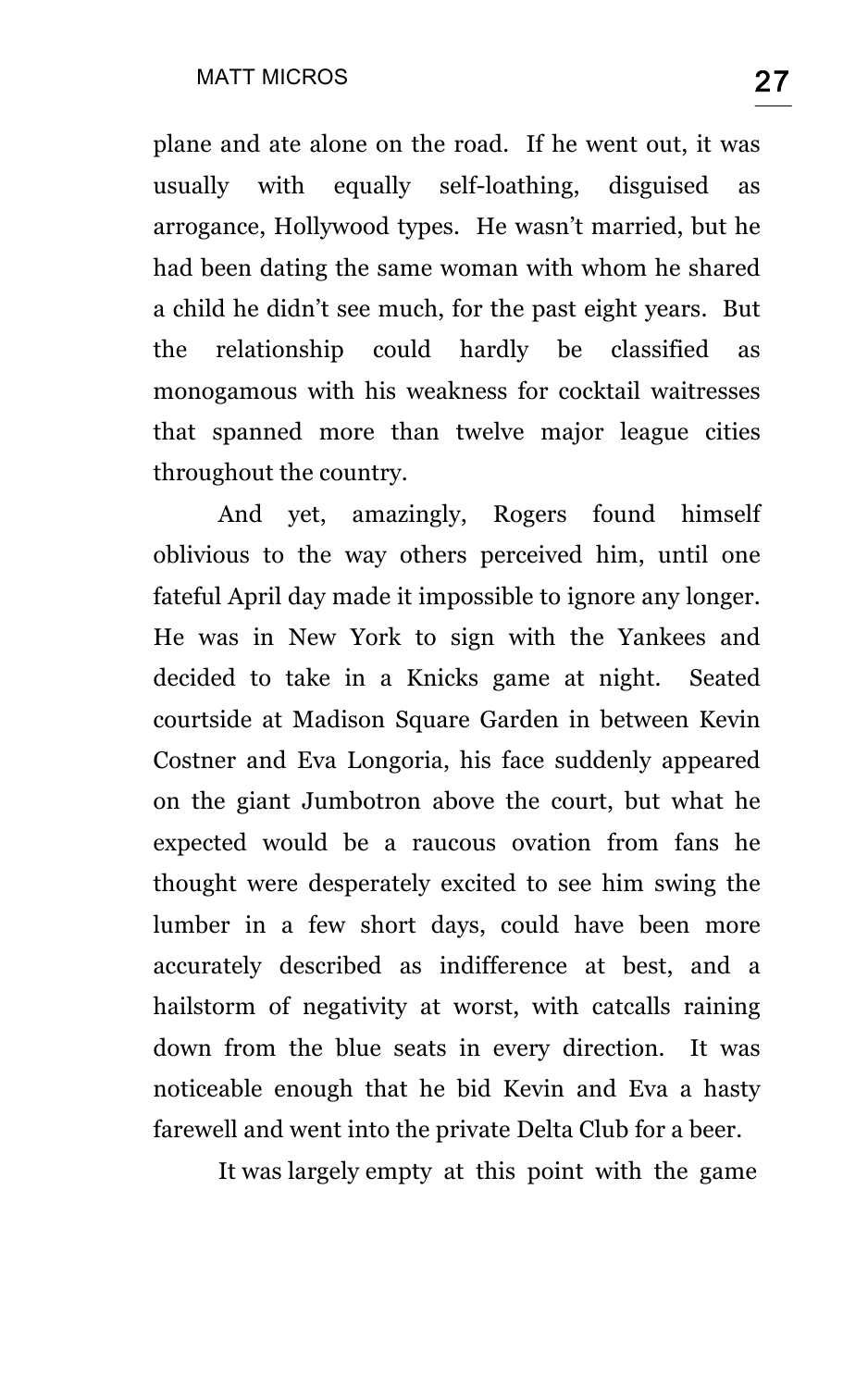going on, save for a woman who slid up next to him at the bar. Her face wasn't exactly that of a bulldog chewing a wasp, but she was certainly more sexy than pretty, with curves in all the correct places that were accentuated by the form fitting blue dress she was wearing.

"Didn't like the fans reaction, huh?" she said.

"Stupid New Yorkers," he said, not even looking up.

"I agree with you. But you know, you are kind of an asshole."

Normally that type of comment would result in Rogers cursing at the person and walking away, but he was intrigued by this woman for some reason. That and he sensed it wouldn't bother her much if he did.

"Now, how do you know that? We just met."

"I read the papers. I've also seen you blow past your share of kids looking for a high five or autograph," she answered.

"What are you? A stalker or something?" he asked. He had met his share of those.

"No," she laughed. "I used to date the Assistant General Manager for the Phillies, so I get to a lot of games."

"So that's it. You wanted me to play for the Phillies."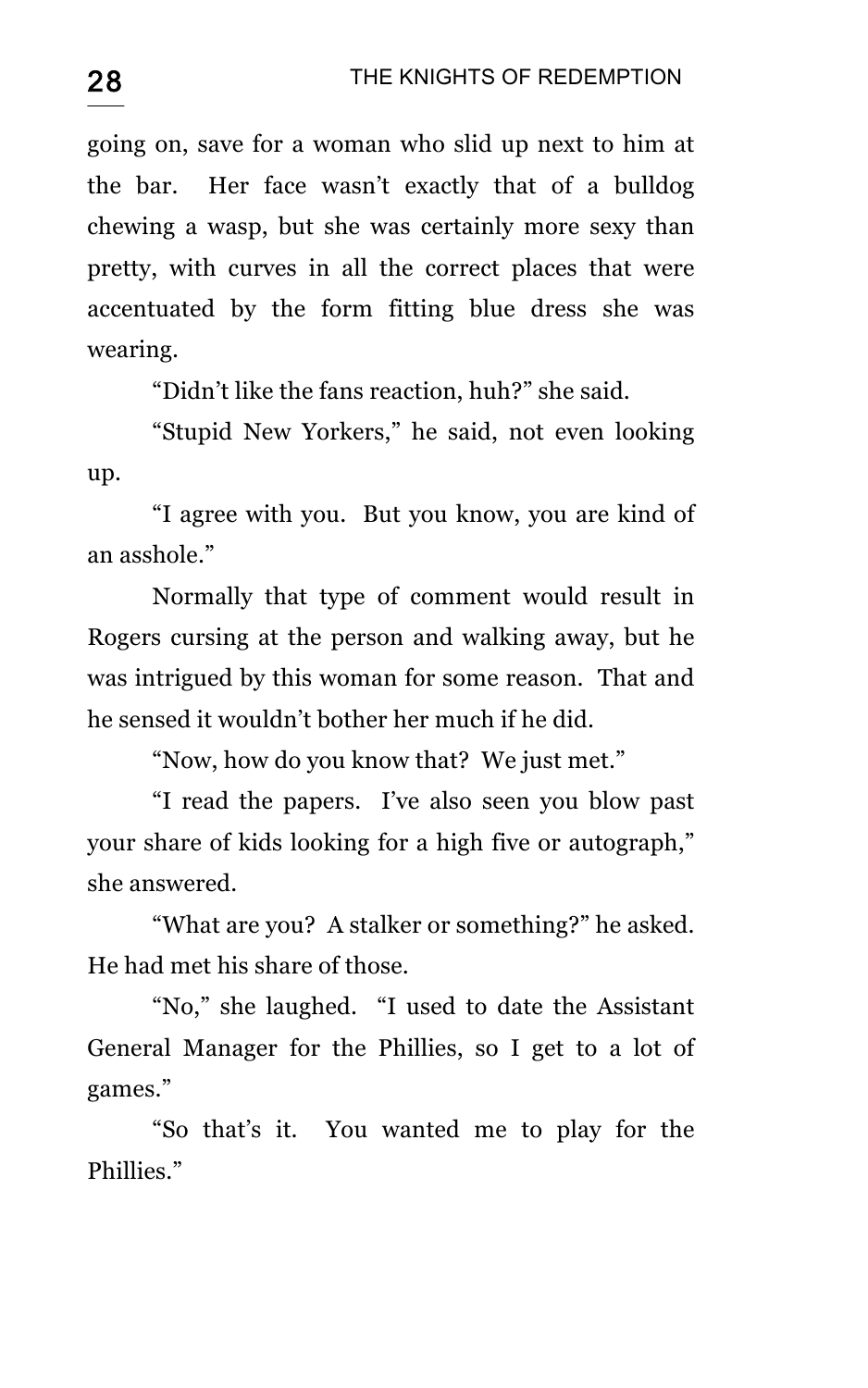"Oh, I could have cared less where you decided to play. He and I broke up ages ago. I just thought you were hot and you looked like you needed a friend."

"I've had lots of friends. They didn't take," he said before taking another generous swig of his beer.

"In that case, friendship's overrated. I just think you're hot."

Rogers looked her over from head to toe. "You want to go somewhere?"

"Where?" she asked.

"I have access to a suite here at the Garden," he responded.

She raised her eyebrow, knowing exactly what he meant.

"Lead the way, bat boy," she said with a seductive smile.

They had made it about five feet inside the room before Rogers shamelessly had her dress halfway over her head. He was having his way with her, an attractive but far from beautiful complete stranger, for no other reason than he could. Five minutes after he had given her what he thought was probably the best thirty seconds of her life, the door to the room was thrown open and two NYPD detectives entered along with arena security.

"Rogers Conner," one of the detectives began, "You're under arrest."